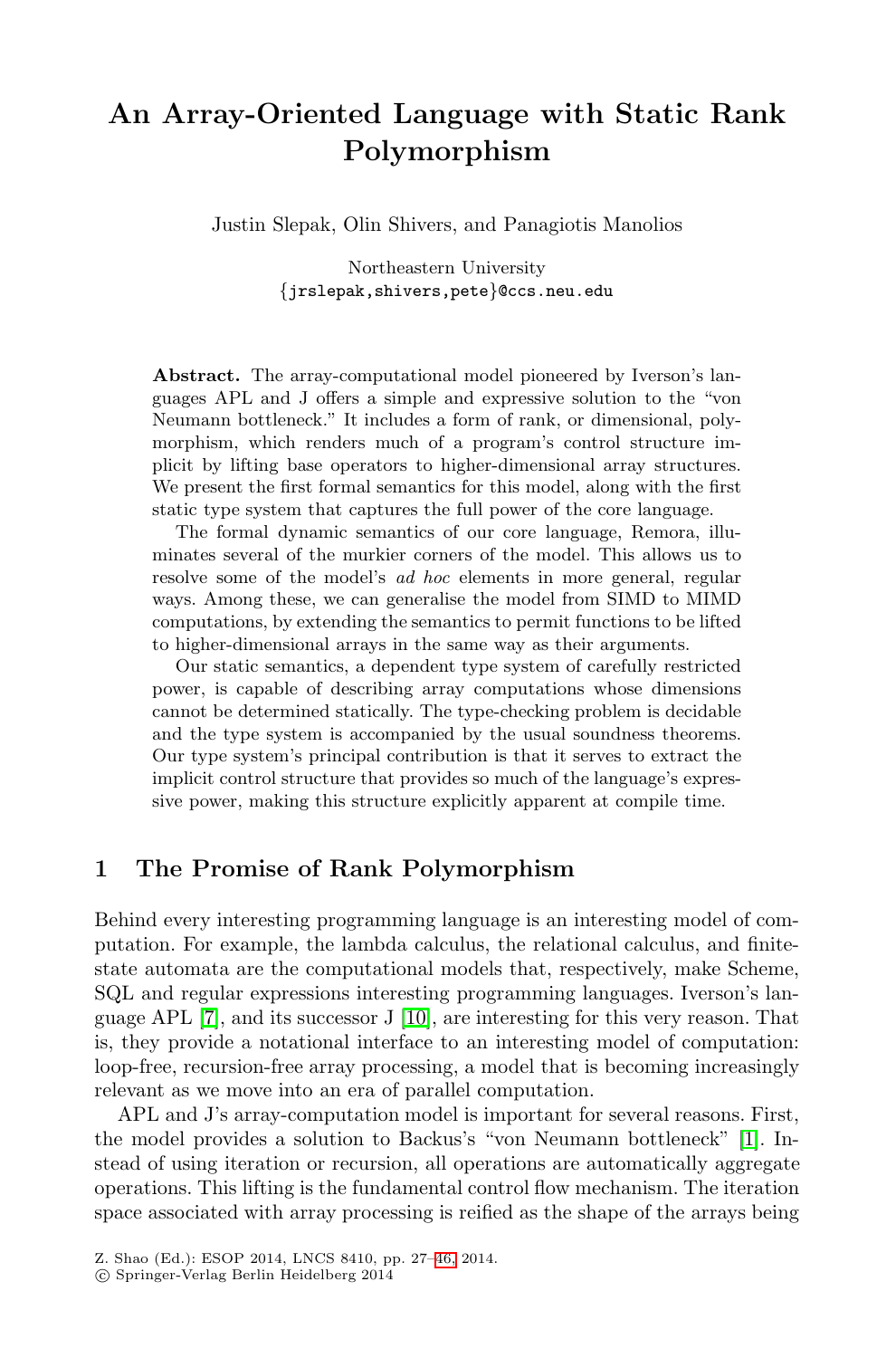processed. Though the paradigm is not without implementation challenges of its own, it at least holds out the promise of eliminating the heroic measures required by modern compilers (*e.g.*, the construction of program-dependency graphs and their difficult associated decision procedures [20]) to extract parallelism through the serialised program's obfuscatory encoding.

Second, operator lifting provides a form of polymorphism based on operands' *rank*, or dimensionality. An operation defined for arguments of one rank is automatically defined for arguments of any higher rank. They are thus parameterized over the ranks of their inputs. The operator for scalar addition is also used for adding a vector to a matrix, a scalar to a three-dimensional array, and so forth.

Third, despite its great expressive power, the core computation model is sub-Turing. Lifting operations to work on aggregate structures means the control structure is embedded in the [da](#page-18-1)ta structure. With a finite data structure representing the program's control structure, all iteration is bounded. Thus APL's computational model has the potential to occupy a "sweet spot" in language design: increased analytic power without surrendering significant expressiveness.

## **1.1 Addressing the Model's Shortcomings**

Iverson received a Turing award for the design of APL, and the language is often cited as an example of beautiful design [4]. Yet the language—and its accompanying model of computation—has received little study from the formalsemantics research community. Iverson worked almost entirely isolated from the rest of the programming-language research community, even adopting his own private nomenclature for his *sui generis* language mechanisms. Iverson never developed a formal semantics, or a static type system for his language designs. The beautiful, crystalline structure of the core language accreted non-general *ad hoc* additions. For example, APL's reduction operator is able to correctly handle empty vectors when the function being folded across the vector is a built-in primitive such as addition or min: base cases are provided for these functions. Programmers who wish to reduce empty vectors with programmerdefined functions, however, are out of luck.

We address many of the shortcomings of the model and its associated language. First, we define a core language that expresses the essence of the rank-polymorphic array-processing model, along with a formal semantics for the language. Besides eliminating ambiguity and pinning down the corner cases, developing the formal semantics enabled us to replace some of APL and J's *ad hoc* machinery with regular, general mechanisms. Our treatment of higher-order functions, for example, is much more general; this, in turn, allows us to extend the basic array-lifting model to permit arrays of functions (that is, in the function position of a function application) as well as arrays of arguments. This effectively generalises the language's computational model from SIMD to MIMD.

With the essence of the array-computational model captured by our untyped core language and its dynamic semantics, we then develop Remora, a language whose static type system makes the rank polymorphism of a program term explicit. Our type system is a significant result for four reasons: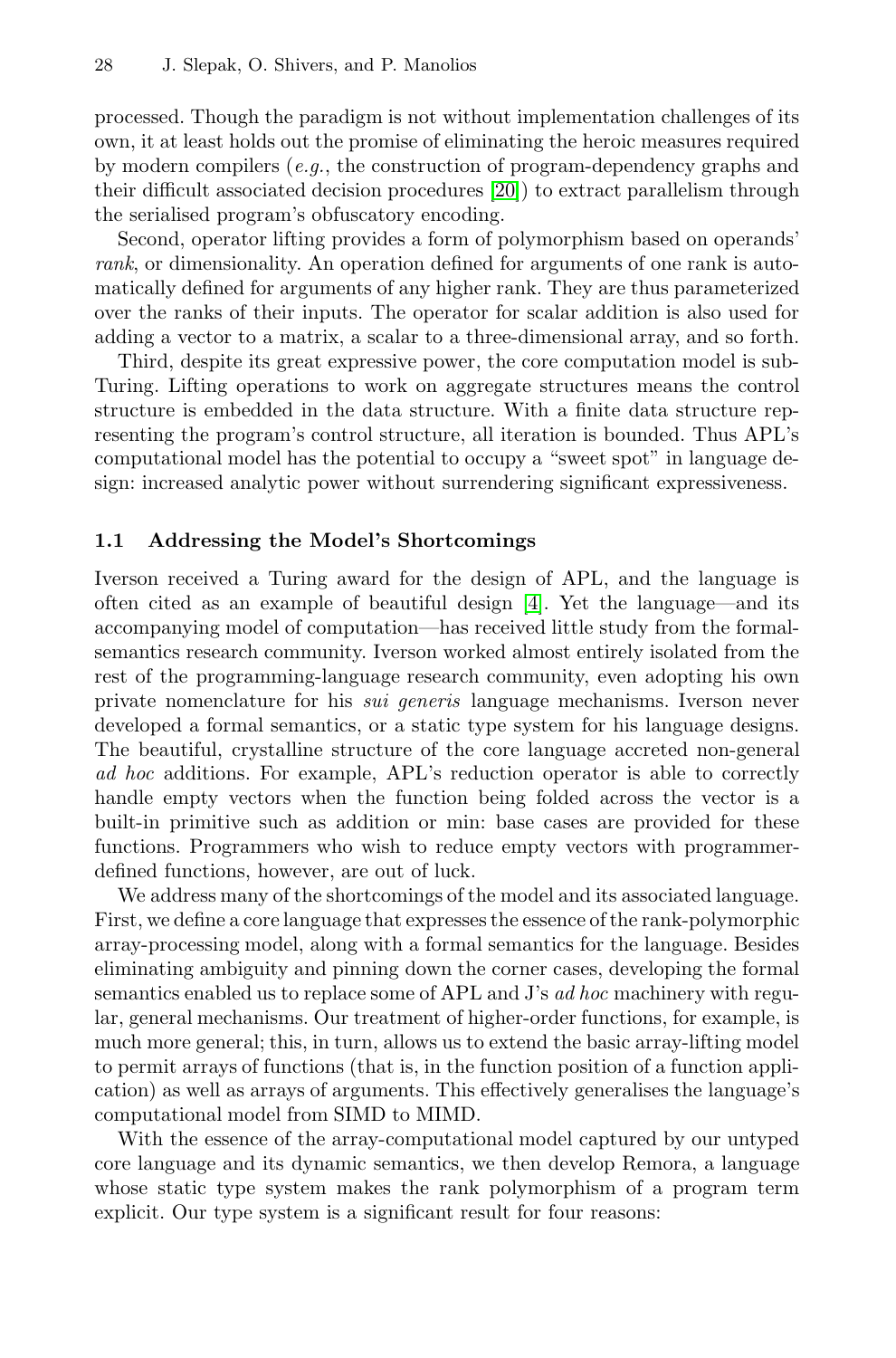*Soundness.* We provide a safety theorem connecting the well-typed term judgement to the dynamic semantics of the language. Our type system guarantees that a well-typed term will never become stuck due to the shape or rank of an array argument failing to meet the requirements of its operator.

*Expressiveness.* It permits typing a term that produces an array whose shape is itself a computed value. Our type system is based on Xi's Dependent ML[18] and tuned to the specific needs of Remora's rank polymorphism.

*Decidability.* Despite its expressive power, the dependent elements of Remora's type system are constrained to make the type-checking problem decidable.

*Control structure.* It exposes the iteration space. [R](#page-18-2)ecall that the point of Iverson's rank polymorphism is to permit programmers to write programs using element operators that are automatically lifted to operate across the iteration space of the aggregate computation. This means that Remora's static types make the implicit, unwritten iteration structure of a Remora term explicit. In short, our static semantics provides the key "hook" by which compilers can reason about the structure of the computation.

We have implemented the semantics we present using PLT Redex [6]. Our hope (for future work) is that we can exploit this type information to compile programs written in the rank-polymorphic array computation model efficiently: either by translating the reified iteration-space axes of an array back to a serialised, nestedloop computation, or by parallelising the program.

Note that Remora is not intended as a language comfortable for human programmers to write array computation[s. I](#page-19-2)t is, rather, an explicitly typed, "essential" core language on which such a language could be based.

# **2 Background: Array-Oriented Programming**

#### **2.1 Iverson's Model**

The essence of Iverson's array-oriented programming model, which appeared in APL [7] and was later expanded in its successor J [10], is treating all data as regular, *i.e.*, hyperrectangular, arrays. The individual scalar elements of an array, such as numbers or booleans, are referred to as *atoms*. Every r-dimensional array has a *shape*, which is a vector of length r giving the dimensions of the hyperrectangle in which its atoms are laid out. The value  $r$  is called the array's *rank*: for example, a matrix has rank 2, a vector has rank 1, and a scalar is taken to have rank 0. An array can be represented using only its shape and its atoms.

The notation we will use for arrays looks like  $[2, 3, 5]_3$ , meaning a 3-vector whose atoms are 2, 3, and 5. A rank 0 array will be written  $[12]_{\bullet}$ , with  $\bullet$  denoting an empty shape vector. We write  $[9, 8, 7, 6, 5, 4]_{2,3}$  for a  $2 \times 3$  matrix,  $[2, 4, 6, 8, 1, 3, 5, 7]_{2,2,2}$  for a  $2 \times 2 \times 2$  array, and so on. For readability, it is sometimes convenient to write arrays in a matrix-like layout:

$$
\left[ \frac{9\:8\:7}{6\:5\:4} \right]_{2,3}
$$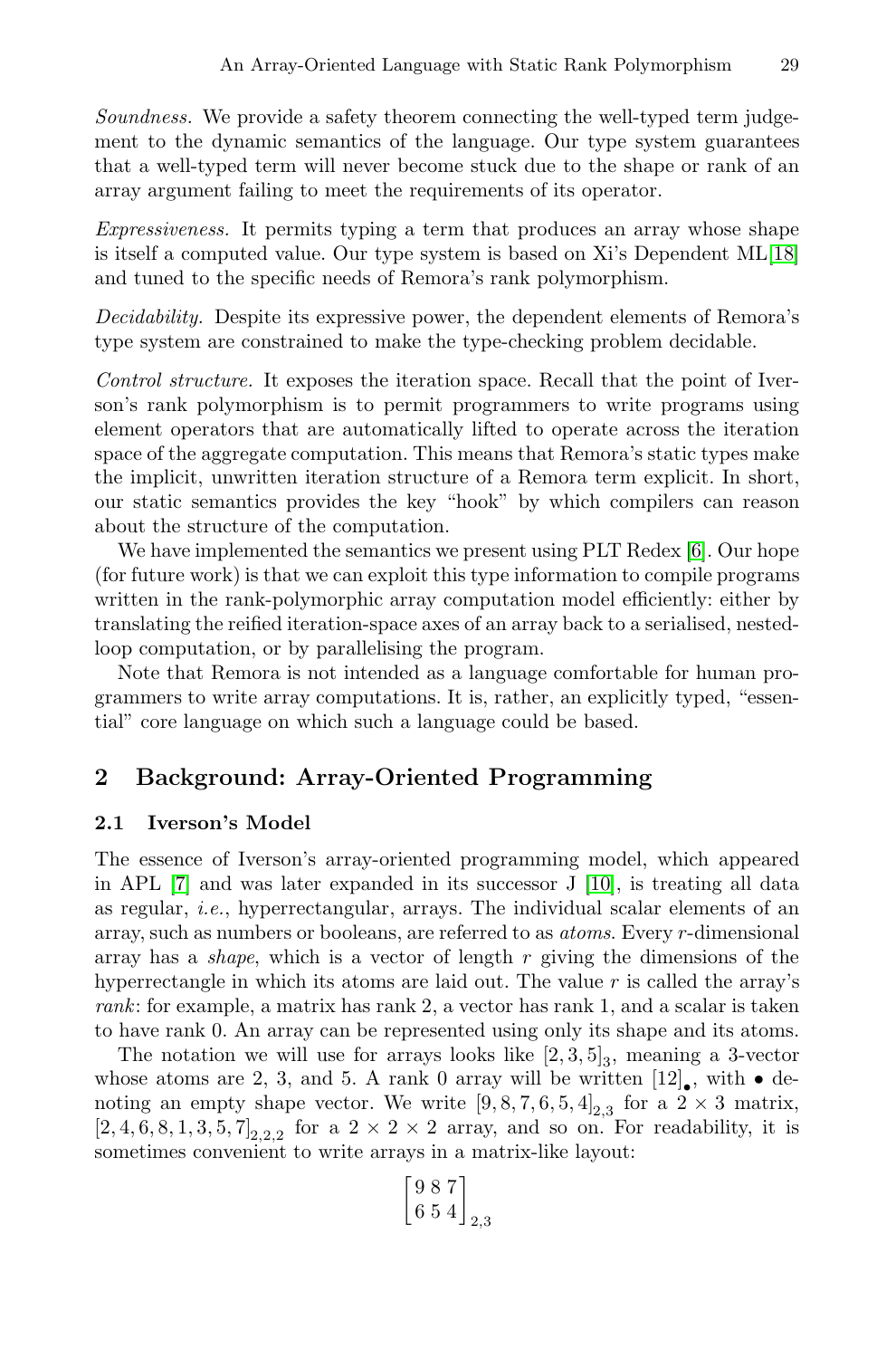An array may also be written with unevaluated expressions:

$$
\left[ \left( -10\ 1 \right) \left( -10\ 2 \right) \left( -10\ 3 \right) \right]_3
$$

**Rank Polymorphism and Frame/Cell Decomposition.** An array can be viewed at several different ranks. A 4 × 3 numeric matrix can be viewed as a 4 × 3 *frame* of scalar *cells*, a 4-element frame of 3-vector cells, or a scalar frame whose single cell is a  $4 \times 3$  matrix. More generally, a rank-r array can be viewed  $r + 1$  different ways: from a rank r *frame* containing rank 0 *cells* to a rank 0 frame containing a single rank r cell.

<span id="page-3-0"></span>Every function has an expected rank for each of its arguments. The expected rank can be a natural number  $n$ , indicating that the argument should be viewed as containing rank  $n$  cells contained in a frame of unspecified rank. Simple arithmetic functions such as + and log expect arguments with rank 0, *i.e.*, scalars. Applying a function expecting a rank n input to an array of higher rank  $n'$  applies the function to the array's n-cells, collecting the multiple outputs into the remaining  $n' - n$  dimensional frame. A function can also have expected rank of ∞; such functions consume an entire array of arbitrarily high rank, so they are never lifted. For example, length extracts the first element of an array's shape vector—how long the array is. The programmer may write a function with negative argument rank  $-n$ . Lifting then breaks arguments into a rank n frame around cells of unspecified rank (the "−n-cells"), and then the function's body processes each cell. A function with −1 argument rank which finds its argument's length effectively extracts the second dimension instead of the first.

$$
* [1, 2, 3]_3 [10] \longleftrightarrow * [1, 2, 3]_3 [10, \underline{10}, \underline{10}]_3 \rightarrow [(* 1 10), (* 2 10), (* 3 10)]_3
$$
  
+ 
$$
[10, 20, 30]_3 \begin{bmatrix} 1 & 2 \\ 3 & 4 \\ 5 & 6 \end{bmatrix}_{3,2} \rightarrow + \begin{bmatrix} 10 & \underline{10} \\ 20 & \underline{20} \\ 30 & \underline{30} \end{bmatrix}_{3,2} \begin{bmatrix} 1 & 2 \\ 3 & 4 \\ 5 & 6 \end{bmatrix}_{3,2} \rightarrow \begin{bmatrix} (+10 1) (+10 2) \\ (+20 3) (+20 4) \\ (+30 5) (+30 6) \end{bmatrix}_{3,2}
$$

**Fig. 1.** Automatic expansion of array arguments

To lift a function of multiple arguments, the frames must be brought into agreement by duplicating the cells of the smaller-framed argument (the new elements are underlined in Figure 1). After this duplication, all arguments' frames are the same; this permits the cell-wise function application. The way argument arrays are expanded to the same frame means that function application is only valid if one argument's frame is a prefix of the other argument's frame. This is the *prefix agreement* rule introduced by J.

**Manipulating the Iteration Space.** Under this implicit lifting, the iteration space is the argument frame rather than a sequence of loop indices. The programmer is not required to consider the shape of the array as would be necessary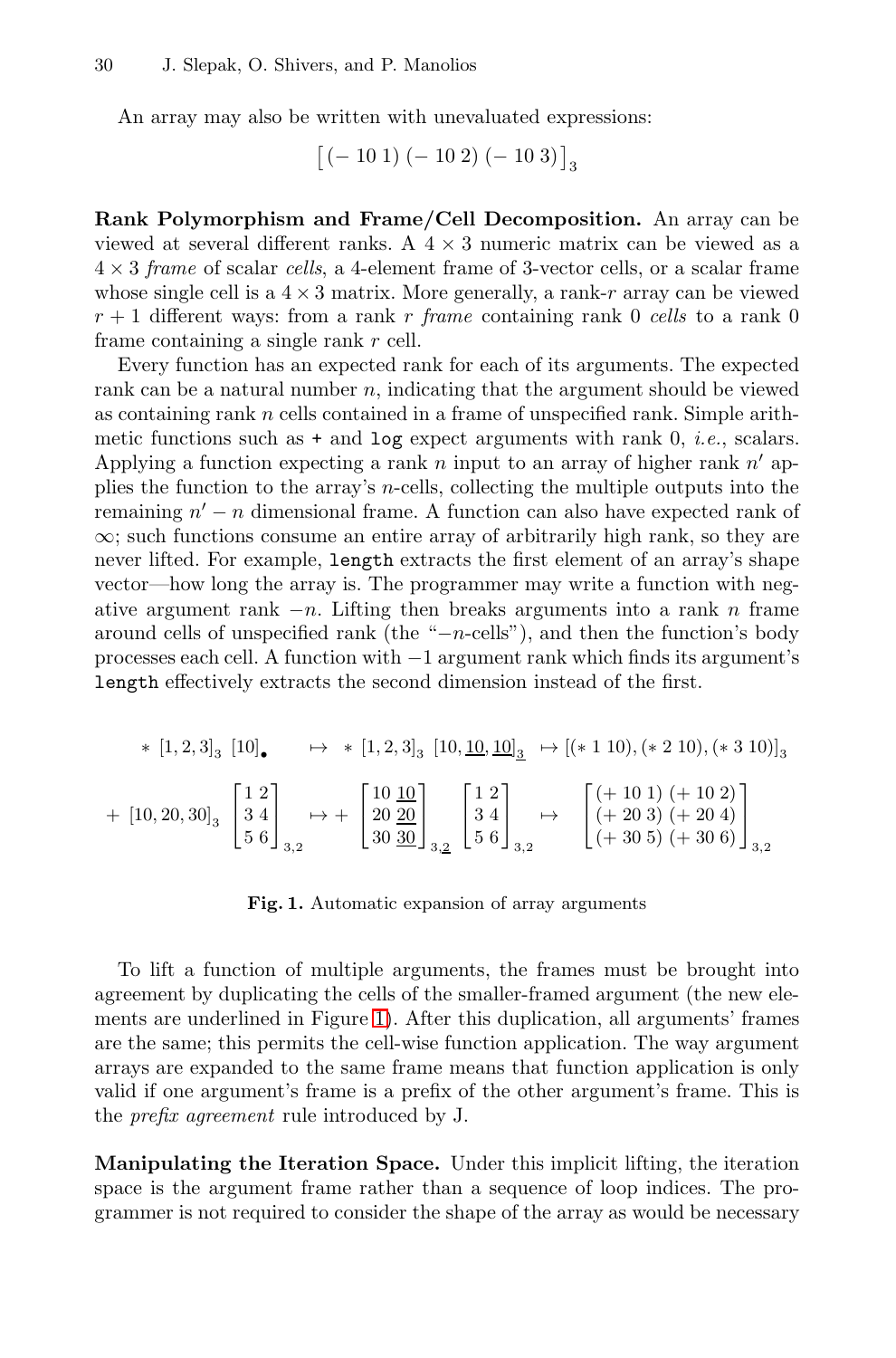when operating on a nested vector with nested calls to map. A function written to alter an RGB pixel can be used as-is to make the same transformation on every pixel in an image or video. If the transformation is the same for all three color channels, it can simply be written as a scalar function. Generalizing the lifting to multiple arguments, an interpolation function can be used on a matrix of "low" and "high" points with a vector of estimated points. J also includes several second-order operators for manipulating the iteration space. For example, reduce collapses the −1-cells of an array to a single −1-cell using a specified binary operator, such as using  $*$  to transform  $[2, 4, 5]_3$  into  $2 * 4 * 5$ . The prefix and suffix operators app[ly](#page-3-0) a function to the successive prefixes or suffixes of an array, viewing the array as a list of cells with unspecified rank. The results are then put together as cells in a list. A sum function could be applied by prefix to  $[2, 4, 5]_3$  to compute the running sum,  $[2, 6, 11]_3$ . Some operations such as convolution make use of a sliding window iteration pattern, using a window operator which applies a given function over a sliding window of a given shape and assembles the results in a frame corresponding to possible window positions.

The programmer can use the rerank operator to change the argument rank of a function. The vector-matrix sum example in Figure 1 effectively treats the vector as a column by duplicating its  $0$ -cells. If  $+$  is reranked to expect a vector argument, the 1-cell (*i.e.*, the entire vector) is duplicated, so it is used as a row vector. This reorientation technique generalizes to higher-ranked arrays.

By reranking append, the programmer can stitch together arrays by sequencing them on a chosen axis. For example, applying append to two matrices will place the vectors (*i.e.*, rows) of one matrix after those of the other. This requires that they have the same number of columns. It produces a matrix with as many rows as the two arguments combined. If append is reranked to 1, then it acts on corresponding pairs of vectors, so the two matrices are required to have the same number of rows. Each scalar in a row corresponds to one column in the matrix. Thus the number of columns in the resulting matrix is the sum of the numbers of columns in the argument matrices. Reranking also allows the programmer to reduce along any chosen axis. The argument is split into cells of the chosen rank, each cell is reduced along its major axis, and the results are reassembled in the wrapper function's frame.

**Boxes.** Wrapping an array in a *box* makes it appear scalar, even if it contains a non-scalar array. This makes it possible to safely produce and consume nonregular arrays. Boxes are handled explicitly—a common pattern in J code for operating on boxed data is to compose box, the desired operator, and unbox.

## **2.2 Related Work**

Originally, APL implicitly lifted scalar functions to aggregate functions via pointwise application, either on a scalar and an aggregate or on two aggregates of the same shape. APL was later enriched with attribution of rank to functions, meaning the rank a function expects its arguments to have. This led to the "frame of cells" view of an array and gave a sensible way to lift functions defined only for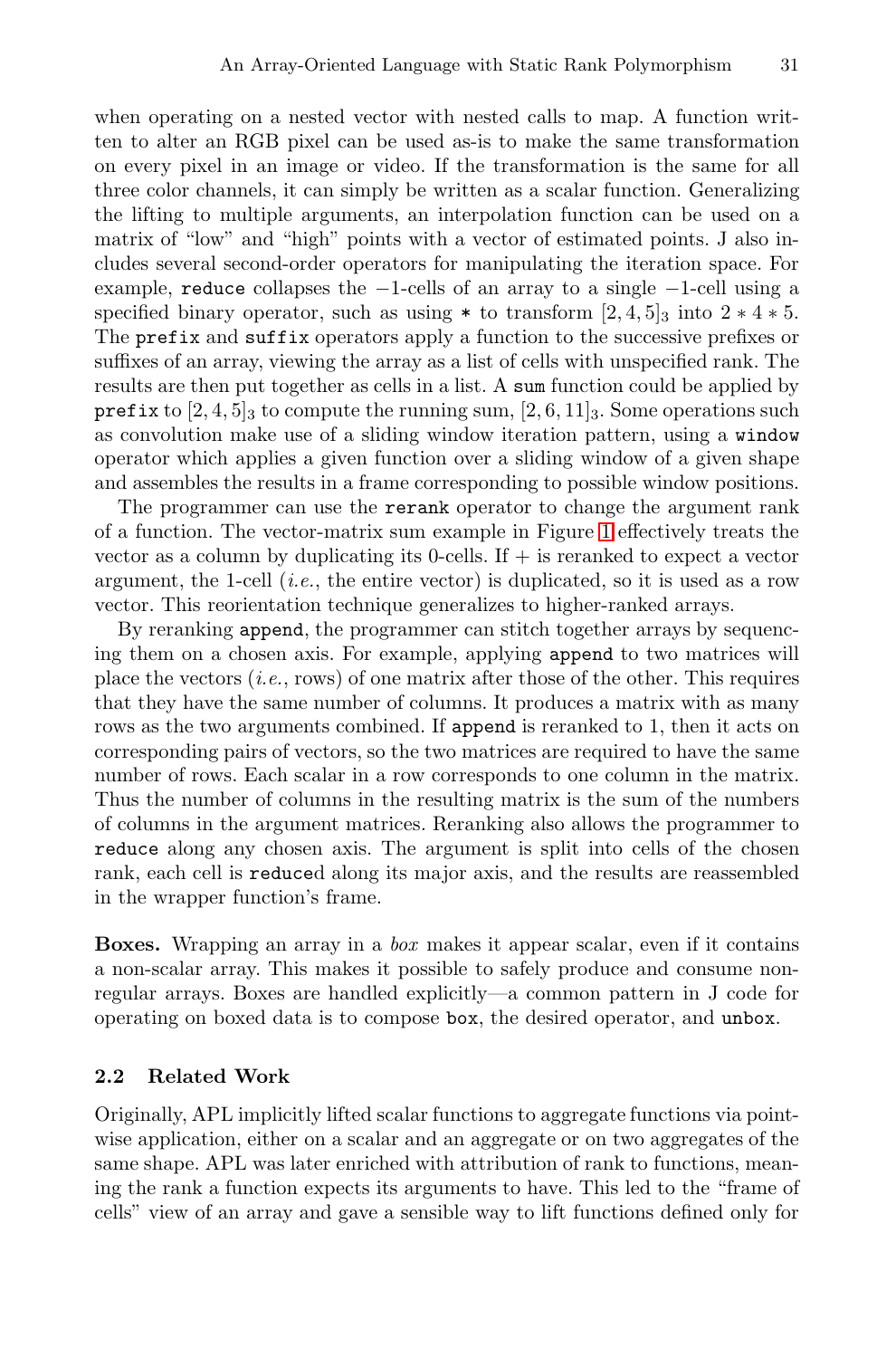aggregates to operate on aggregates of even higher rank. J uses the more general lifting rule, prefix agreement, which allows the aggregate lifting to handle arrays of non-identical shape. J retains APL's distinction between data, first-order functions, and second-order functions. Implicit aggregate lifting is still limited to first-order functions.

The design of J still handles many situations through specially-chosen default behavior. For exam[ple,](#page-19-3) 0 and the space character are designated as "fill" elements and used to pad shape-mismatched cells resulting from an application so that they can all be assembled into the same frame. An unfortunate consequence is that applying the composition of two [fun](#page-19-4)ctions may have a different result from applying one function and then the other.

Thatte [16] described automatic lifting based on using coercion to insert map, tran[spos](#page-19-1)e, etc. where needed, but this system is limited to lifting scalar operations. It cannot, for example, automatically construct vector-matrix addition.

Ragan-Kelley *et al.* present Halide [14], a language for graphics processing. In Halide, the computation to do at each pixel is written separately from the strategy for ordering and parallelizing the pixels' instances of that computation. This is a similar idea to Single Assignment C's WITH-loops [15]. Halide is, however, designed specifically for image processing pipelines rather than general numeric programming, which limits its lifting to the pixel-to[-ima](#page-19-5)ge case.

Xi's Dependent ML [18] a[ddr](#page-19-6)essed the intractability of static type checking in dependently-typed languages by limiting type indices to a separate, simpler language. This technique makes it possible to check type equivalence without having to check equivalence of program terms, which themselves may include indexed types which must be checked for equivalence, and so on. An index erasure pass converts a well-typed Dependent ML program into an ML program with the same behavior. By adding singleton types for numbers, bounds checking for array accesses can be done by the type system instead of at run time [19].

Like Remora, Trojahner and Grelck's Qube [17] uses a type system based on Dependent ML to statically verify structural constraints in array computation. However, Remora and Qube differ significantly in both their dynamic and static semantics. Qube, strictly speaking, does not address the "von Neumann" bottleneck: programmers still specify their programs down at the scalar-computation level, using expressions that explicitly index elements from arrays. The structure of the loop is al[so](#page-18-3) [sp](#page-18-4)ecific to the function being lifted and the array arguments to which it is being applied, whereas Remora's implicit lifting frees the programmer from having to specify this detail.

Qube's type system, then, is a device for guaranteeing dynamic safety, but does not support the implicit lifting that gives APL its noted elegance and concision. Qube's heavy use of explicit array indexing necessitates the use of singleton and range types, which in turn restrict the programmer's ability to write code that depends on user input.

Blelloch *et al.* created NESL [2,3], which focuses on explicit mapping over nested one-dimensional arrays. Arrays need not be rectangular—they can be *jagged*. It is possible, for example, to have a 2-array whose elements are a 4-array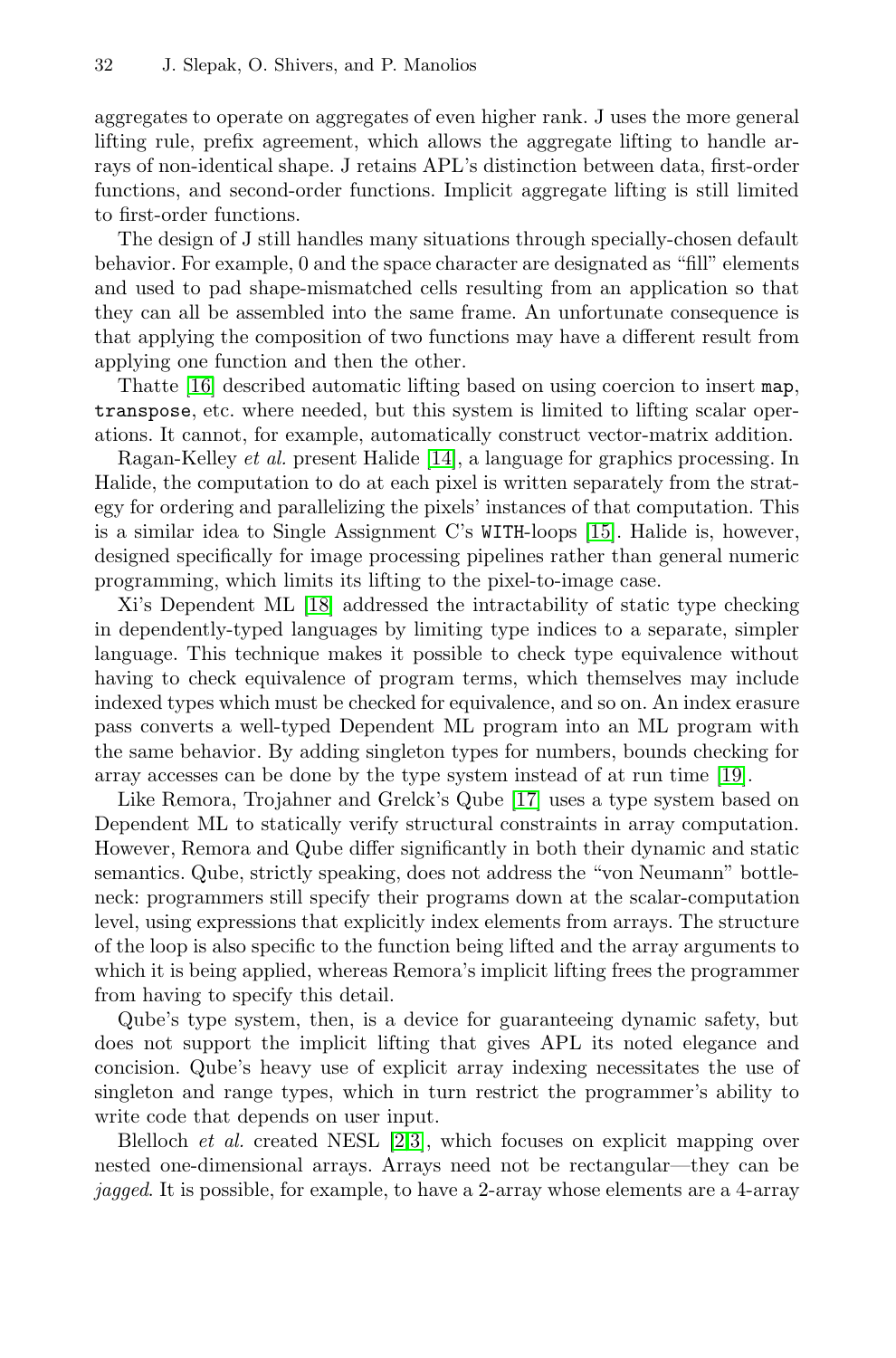and a 5-array. Instead of naïvely breaking a parallel map into a task for each sub-array, the NES[L co](#page-19-8)mpiler uses a vectorization transformation to treat nested arrays as flat vectors. This makes it possible to split the aggregate operation at places other than sub-array boundaries, removing the load imbalance that had previously been associated with mapping over jagged arrays. Data Parallel Haskell [5] has adopted this vectorization technique. Haskell's existing list comprehensions are extended into parallel array comprehensions [13]. NESL and DPH are still based on explicit looping which does not uniformly handle arrays of varying rank as APL/J and Remora do.

[M](#page-19-9)ore recent work by Keller *et al.* [11] shows how to use Haskell's type system to handle operations involving regular arrays in a shape-polymorphic way. Instances of the typeclass of Shapes provide functions for extracting the rank and size of an [a](#page-19-10)rray of that shape as well as for indexing into the array. Functions on arrays can be parameterized over the shape type and can effectively place lower bounds on the ranks of arrays they accept. This system prevents errors caused by underranked arguments but not those caused by mismatch in individual dimensions and does not support the full prefix agreement rule.

Jay and Cockett [9] separated the shape of a data structure from its type. For operations whose result shape is dependent only on argument shape, it is possible to evaluate the shape portion of a program separately from the data portion. Jay puts this to work in FISh [8], where arrays have both shape and element type. Evaluating only the shapes of a program ensures that shape-related errors cannot happen at run time, but requiri[ng](#page-7-0) operators to determine their output shapes only from their argument shapes is unworkably restrictive. For example, it disallows critical functions such as iota, reshape, and readvec.

# **3 An Untyped Array Language**

In J, functions are not first-class[, a](#page-7-0)nd automatic lifting is restricted to first-order functions. Lifting a function-producing function would allow the application to produce an array of result functions. For example, in Figure 2, we apply a higherorder function, curry-add, to two vectors. The result of the first application is a vector of functions, which we then apply to a vector of numbers. In order to do this, we must extend the lifting rule.

Function application itself can be thought of as an operation with expected ranks—that is, in a function-application expression, both function and argument can be arrays, as shown in the second half of Figure 2. Application requires a rank 0 array of functions and requires the arguments to have ranks expected by those functions. All functions in the array must agree as to their argument ranks. [(curry-add 1), (curry-add 2)]<sub>2</sub> is a 2-vector of functions which both expect rank 0 arguments. This gives 2 as the frame for both the function and argument arrays. Now that the function and argument arrays have the same frame, each function in the array is applied to corresponding cells in the argument arrays. We then have  $[((\text{curry-add 1}) 20), ((\text{curry-add 2}) 30)]_2$ .

The generalized lifting rule provides a way to express a kind of MIMD computation not expressible in APL: the program can dynamically construct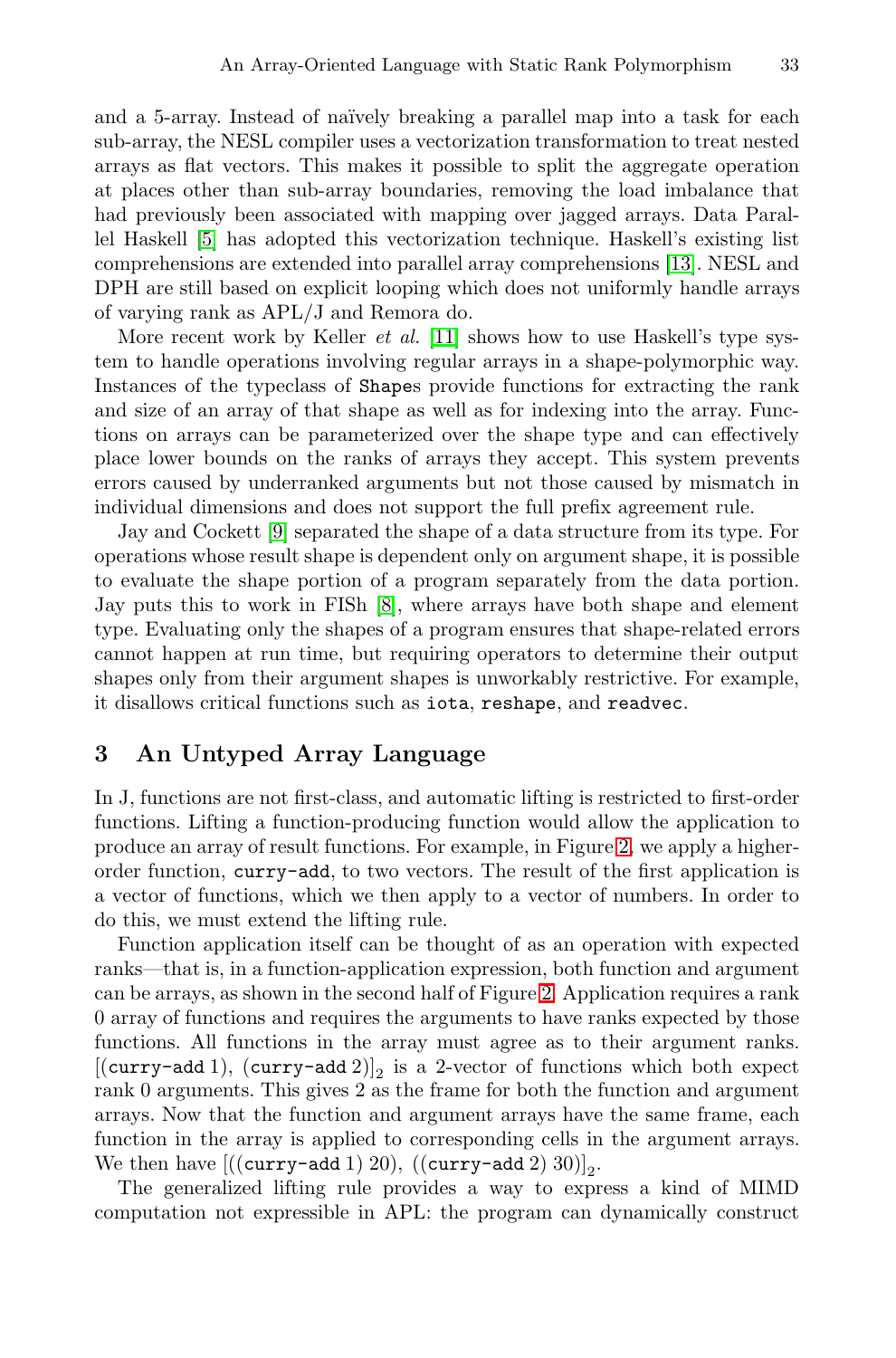<span id="page-7-0"></span>
$$
\begin{array}{l} \left(\left[\text{curry-add}\right]_{\bullet}\left[ \begin{smallmatrix} 1 \\ 2 \end{smallmatrix} \right]_{2} \right)\left[\begin{smallmatrix} 20 \\ 30 \end{smallmatrix} \right]_{2} \mapsto \left[\begin{smallmatrix} (\text{curry-add 1}) \\ (\text{curry-add 2}) \end{smallmatrix} \right]_{2}\left[\begin{smallmatrix} 20 \\ 30 \end{smallmatrix} \right]_{2} \mapsto \left[\begin{smallmatrix} ((\text{curry-add 1}) \ 200 \\ (\text{curry-add 2}) \ 300 \end{smallmatrix} \right]_{2} \right]_{2} \\ \\ \left[\begin{smallmatrix} \text{sum} \\ \text{length} \end{smallmatrix} \right]_{2}\left[\begin{smallmatrix} 8 \\ 9 \\ 6 \end{smallmatrix} \right]_{3} \quad \mapsto \quad \left[\begin{smallmatrix} \text{sum} \\ \text{length} \end{smallmatrix} \right]_{2}\left[\begin{smallmatrix} 8 & 9 & 6 \\ 8 & 9 & 6 \end{smallmatrix} \right]_{2,3} \quad \mapsto \quad \left[\begin{smallmatrix} (\text{sum} \; [8 \, 9 \; 6]_{3}) \\ (\text{length} \; [8 \, 9 \; 6]_{3}) \end{smallmatrix} \right]_{2} \end{array}
$$

**Fig. 2.** Lifting the implicit apply

and apply an array of distinct functions. In computing a vector mean, we require both the sum and the length. We can apply  $[\text{sum}, \text{length}]_2$  to a vector,  $[8, 9, 6]_3$ . The functions consume vectors, so there is only one argument cell. Duplicating this cell transforms the argument vector into a matrix,  $[8, 9, 6, 8, 9, 6]_{2,3}$ . Pointwise application then produces a vector of applications,  $[(\text{sum }[8, 9, 6]_3), (\text{length }[8, 9, 6]_3)]_2.$ 

#### **3.1 Syntax**

Figure 3 presents the syntax and semantic domains for our untyped array language. We use  $t \dots$  to denote a possibly empty sequence,  $t_1$  through  $t_k$ . Thus  $t t'$ ... represents a guaranteed-nonempty sequence. We may also use  $f(t)$ ... to represent  $f(t_1)$  through  $f(t_k)$ . Expressions include arrays, variables, application forms, and a let-like form for extracting the contents of a box. An array is either a sequence of elements tagged with a sequence of naturals representing its shape or a box containing any expression. Array elements are a broader syntactic class than expressions, including base values (noted as *b*) and functions. Arrays are allowed to syntactically contain sub-arrays; nested arrays are reduced to nonnested arrays during evaluation. λ-abstractions can only be applied to arrays, so variables can only represent arrays. A function is either a primitive operator (noted as  $\pi$ ) or a  $\lambda$ -abstraction.

|   | $e ::= \alpha   x   (e e )   (\text{unbox} (x = e) e)$                    | (exressions)                          |
|---|---------------------------------------------------------------------------|---------------------------------------|
|   | $\alpha ::= [l \dots]_n \cup \text{(box } e)$                             | (arrays)                              |
|   | $l ::= b   f   e$                                                         | $(array\ elements)$                   |
| b | base values                                                               |                                       |
|   | $f ::= \pi   (\lambda   (x \rho)    e)$                                   | (functions)                           |
|   | $\pi$ primitive operators                                                 |                                       |
|   | $\rho ::= z \mid \infty$                                                  | $(\textit{argument} \textit{ ranks})$ |
|   | $z \in \mathbb{Z}$ $n, m \in \mathbb{N}$                                  | (numbers)                             |
|   | $v := b   f   [b ]_{n}   [f ]_{n}  $ (box $v)   [(\text{box } v) ]_{m,n}$ | (value forms)                         |
|   | $E ::= \Box   (v  E e )    v  E l   _{n}$ (box E)                         | <i>(evaluation contexts)</i>          |
|   | $(unbox (x = E) e)$                                                       |                                       |

**Fig. 3.** Syntax, value domain and evaluation contexts of the untyped array language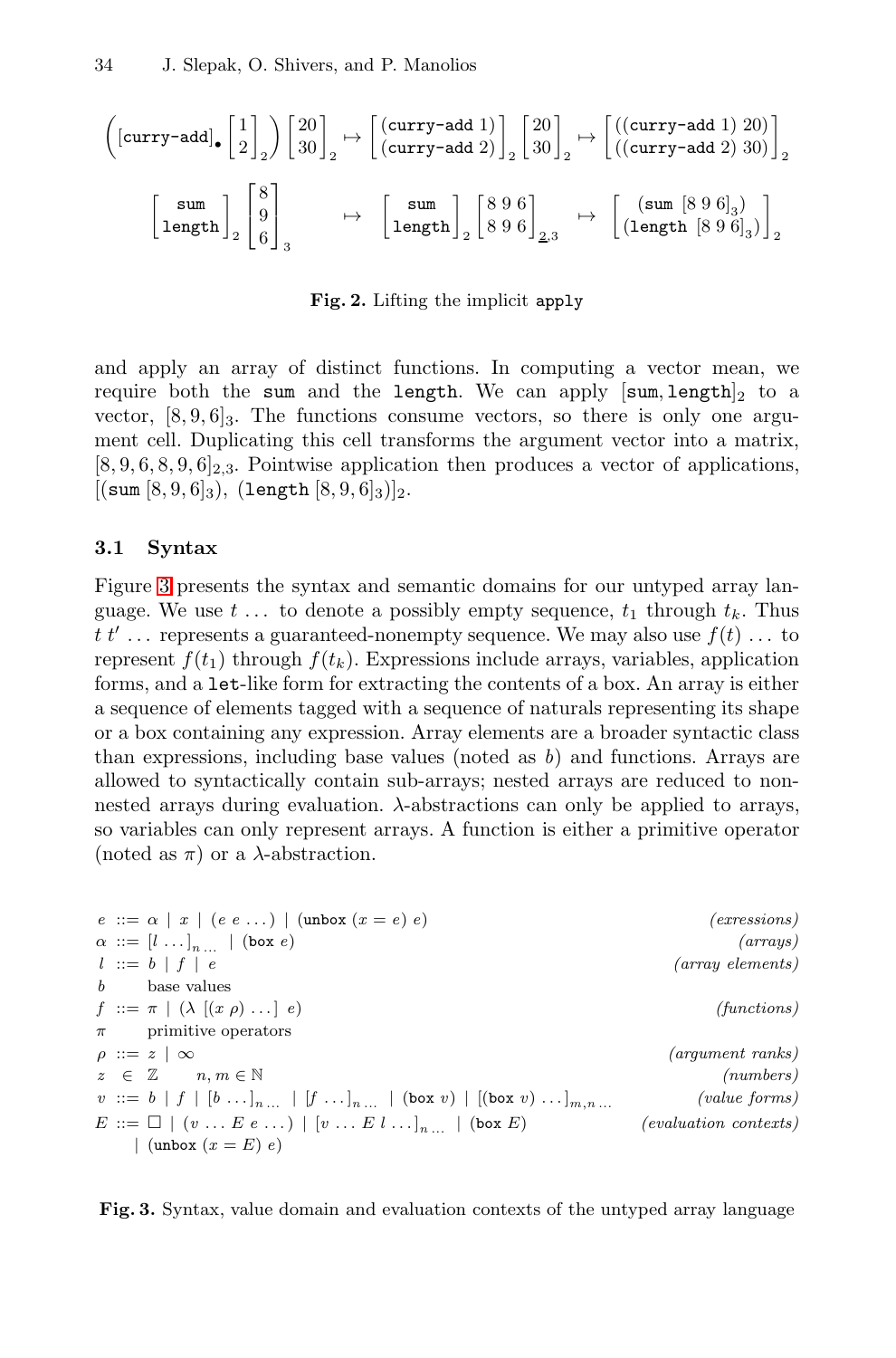The value forms are arrays with all elements fully evaluated. This allows them to contain base values or functions but not application forms or variables. A box is a value as long as it has a value for its contents. An array of box values is also a value as long as the array is not itself a scalar (*i.e.*, its shape vector must be nonempty). A scalar array containing a box reduces to the box itself.

The built-in operators include conventional scalar operations, such as +, sqrt, AND, *etc.* These all expect their arguments to have rank 0. The common list operations—head, tail, init, last, and append—have argument rank  $\infty$  so that they can be used to build a[nd](#page-11-0) destructure arrays of any rank (by reranking at finite argument rank). The operations for manipulating the iteration space described earlier (prefix, reduce, *etc.*) have argument rank  $\infty$  for both the function and data arrays they consume, and they can be reranked to any natural or negative rank.

#### **3.2 Semantics**

Figure 4 gives the operational semantics, and figure 5 defines metafunctions used by the semantics.

The  $\beta$  rule (analogous to  $\beta$ -reduction in the call-by-value  $\lambda$ -calculus) requires that the function's argument ranks match the ranks of the arrays being passed to it. Similarly, the  $\delta$  rule applies a scalar containing a built-in operator to arguments which have the operator's expected argument ranks.

The *nat*, *lift*, and *map* rules form the steps involved in lifting function application for function and argument arrays of higher rank. The *nat* rule is used in cases where some functions in an application form have infinite or negative argument rank. Primitives are tagged with the appropriate natural argument ranks so that subsequent uses of  $Argrank[\![\cdot]\!]$  on this occurrence of the primitive will recognize it as having the natural rank it takes on for this particular application.

The *lift* rule expands the function and argument arrays into the application frame by repeating their cells. In cases where function and argument arrays' frames are not all prefixes of a single frame, we have a shape mismatch—function application cannot proceed, so evaluation is stuck (this would raise a "length error" in J).

After an application has been naturalized and lifted, the *map* rule converts function application in which the function and argument arrays are all overranked by the same amount to an array of function applications. In the resulting array, each application will have a scalar in function position, and all arguments will have that function's expected rank. We apply *Cells* to each argument array to produce a list of lists of cells. Transposing the nested list produces a nested list where the first entry contains all of the arguments' first cells, the second entry contains all of the arguments' second cells, and so on. Each of these lists is used as the arguments for the corresponding cell (*i.e.*, single function) of the function array. The reduction step produces an array of application forms whose shape is the frame of the original application form.

After the application forms generated by *map* reduction have been evaluated, we have an array of arrays. The *collapse* rules transform a nested array into a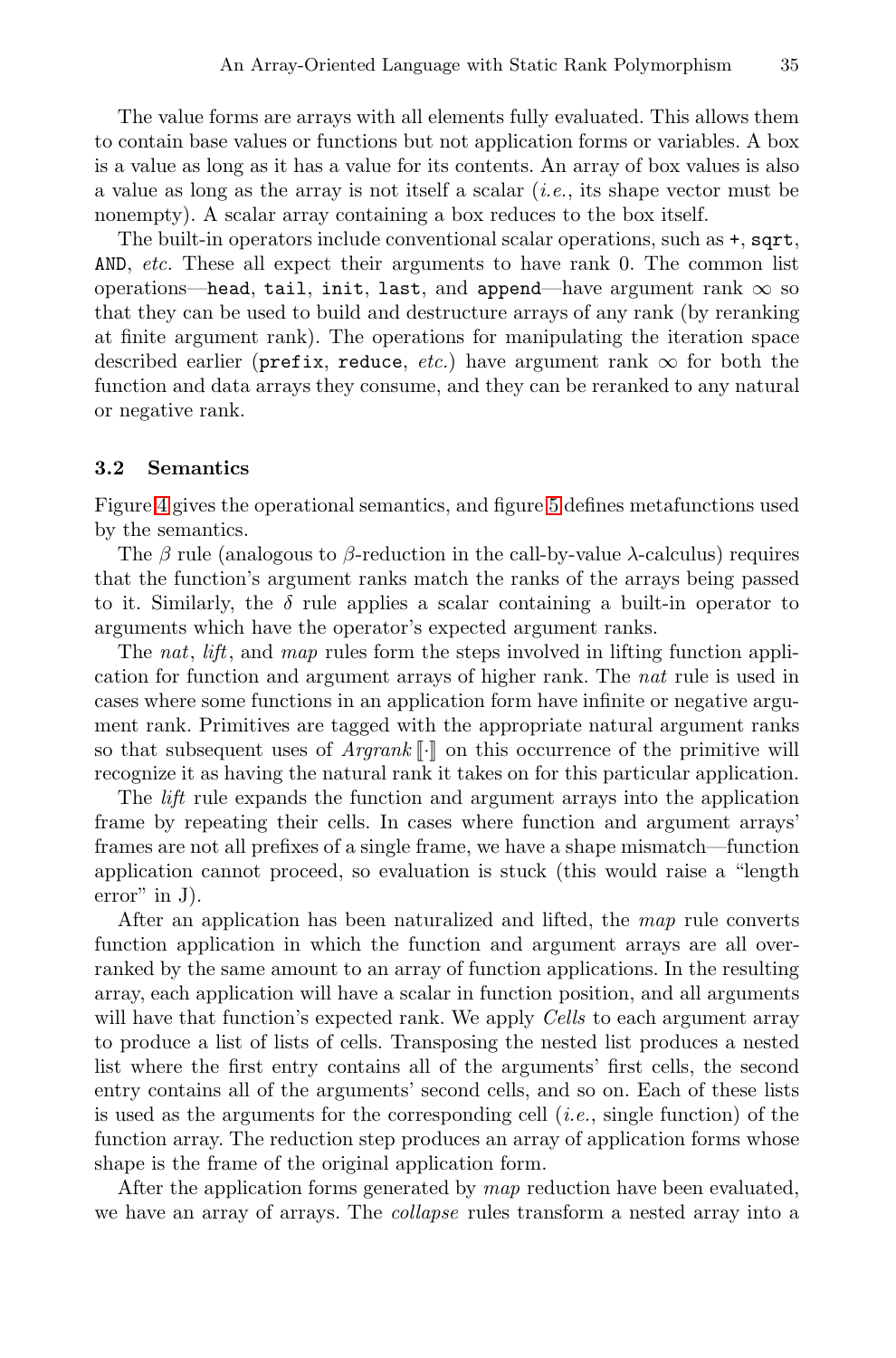non-nested array. If the inner arrays' shapes differ, we have a shape mismatch, and evaluation is stuck (this would induce J's "filling" behavior mentioned in 2.2, potentially causing unexpected results). For  $\textit{collapse}_1$ , the resulting array contains the concatenated atoms of the inner arrays. Its shape results from prepending the shape of the outer array onto the shape of the inner arrays. In the case of a scalar array containing a box, *collapse*<sub>2</sub> reduces to just the box.

Once a box's contents are evaluated, the *unbox* rule substitutes that value into another expression. A function with an unbox form in its body can be used to post-process another operation's result cells to make sure their shapes match.

**The Empty-Frame Dilemma.** We require separate rules,  $\text{lift}_0$  and  $\text{map}_0$ , for cases where an application form's principal frame shape contains one or more zeroes. Such a frame contains *no cells*, so the lifted function is not applied at all. With no cells to generate, the result is an empty array, but there is no clear way to choose the shape of the result array. That is, both a  $2 \times 0 \times 7 \times 24$  array and a  $2 \times 0 \times 365$  array are empty arrays—they both have no elements. But they are not at all the same array. If we are lifting a function across a  $2 \times 0$ frame of argument cells, how can we determine the shape of the result cells? The resulting array's shape must at least start with the principal frame. The rest of the shape is left to a nondeterministic choice, but a language may choose to make a stronger guarantee about how  $m \ldots$  will be chosen.

<span id="page-9-0"></span>For example, in J, when a function is lifted to apply over an empty frame, it is probed (at run time) by applying it to a cell whose atoms are all 0 or the space character ' ' to determine the result cell shape (the cell itself is then discarded). Unfortunately, this is not safe with an effectful function or one whose result shapes are input-dependent, and it relies on having a bounded number of data types. It is one of J's more awkward corner cases, one that we will be able to resolve cleanly by means of the type system developed in the next section.

Another option is to always consider the resulting cell shape to be scalar unless some concrete cells are available to show otherwise. Lifted functions are often functions on scalars, and this allows scalar operations to behave as expected on empty arrays. The reduction rules could also be changed to make applying in an empty frame a dynamic error.

#### **3.3 Sample Code**

We present here several examples of code in our untyped language. As noted earlier, it is intended as a core, not surface, language.

A well-known case of manipulating the iteration space is sum:

 $(\lambda$  [(xs 1)] ([reduce]. [+]. ([append]. [0]<sub>1</sub> xs)))

We can take advantage of automatic lifting for a simple **dotprod** operator:

 $(\lambda$  [(xs 1) (ys 1)] ([sum]. ([\*]. xs ys)))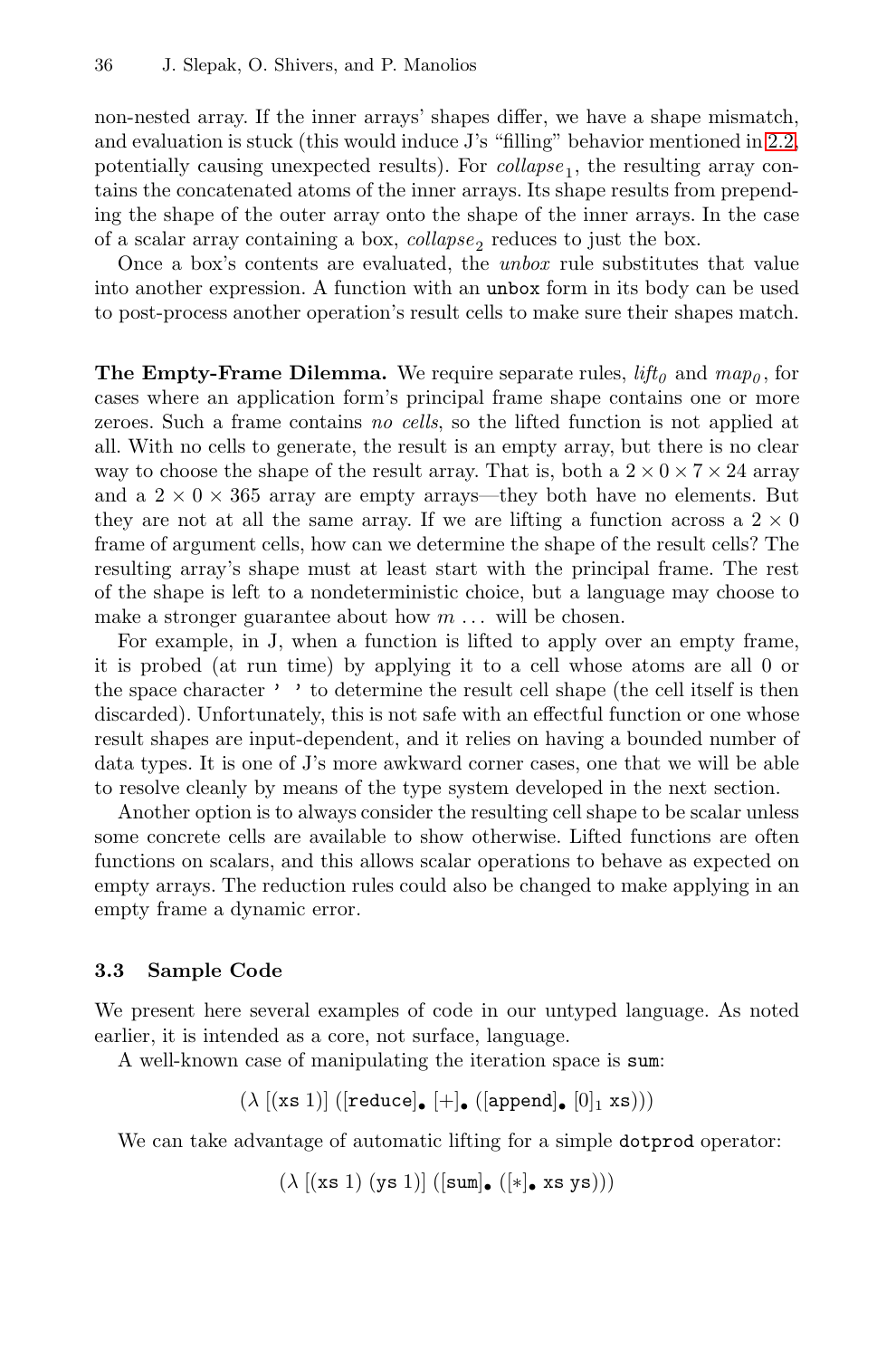*Applying term abstraction:*  $\left(\left[\left(\lambda \left[\left(x\ n\right)\ \ldots\right]\ e\right)\right]_{\bullet}\ v\ \ldots\right)$  $\mapsto_{\beta}$   $e \left[ (x \leftarrow v) \dots \right]$ where  $n_j = Rank \llbracket v_j \rrbracket$ , for each j *Applying primitive operator:*  $([\pi]_{\bullet} \, v \, \dots)$  $\mapsto_{\delta} \delta(\pi, v \dots)$ where  $\langle n \dots \rangle = Argrank [\![ \pi ]\!]$  $n_j = Rank [\![v_j]\!]$ , for each j *Rewriting with natural argument ranks:*  $([f \dots]_{n} \quad v \dots)$  $\mapsto$ <sub>nat</sub>  $([f' \dots]_{n} \dots v \dots)$ where  $Argrank [\![f_j]\!] \notin \mathbb{N}^k$  for some j  $f' = \textit{Naturalize} \left[ \textit{f}, \textit{v} \ldots \right]$ *Pointwise application:*  $([f \dots]_{n} \dots v \dots)$  $\mapsto_{map}$   $\left[\left(\begin{bmatrix}f\end{bmatrix}, \alpha \dots\right) \dots\right]_{n}$ where *f* ... is a nonempty sequence  $\langle n \dots \rangle = Argrank [\![f_j]\!],$  for each j  $0 < k = Rank \llbracket v_j \rrbracket - n_j$ , for each j  $((\alpha \dots) \dots) = (Cells_n [v] \dots)^{\top}$ *Empty frame:*  $([f \dots]_{n} \dots v \dots)$  $\mapsto$ *lift*<sub>0</sub>  $\left[\ \right]_{n'...m...}$ where  $\langle \rho \dots \rangle = Argrank [[f_j]],$  for each j  $\rho_i \in \mathbb{N}$  for each j  $0 \in n' \ldots = Max[\n\underline{n} \ldots,$  $Frame_{\rho} [ [v], \dots ]$  $Rank \[\![v_j]\!] - \rho_j$  not same for all j  $m \ldots$  chosen nondeterministically *Empty function:*  $([ \ ]_n \quad v \ldots)$  $\mapsto_{map_0}$   $\big]_{n \dots m}$ ... where  $m \ldots$  chosen nondeterministically *Converting nested to non-nested:*  $[\alpha \dots]_{n}$ ...  $\mapsto$ <sub>collapse<sub>1</sub> [Atoms  $[\![\alpha]\!]$  ...]<sub>n ...</sub> Shape $[\![\alpha]\!]$ </sub> where no  $\alpha$  contains a var or app form no  $\alpha$  is a box all  $\alpha$  have the same shape *Converting scalar of boxes to box:* [box *v*]• →*collapse2* box *v Extracting the contents of a box:*  $(\text{unbox } x = (\text{box } v) \ e) \ \mapsto_{\text{unbox}} \ e[x \leftarrow v]$ *Duplicating cells:*  $([f \dots]_{n} \dots v \dots)$  $\mapsto$ <sup>*lift*</sup>  $(Dup_{0,n'}...[[f \dots]_{n...}]$   $Dup_{\rho,n'}...m'...[[v] \dots)$ 

where  $\langle \rho \dots \rangle = Argrank [[f_j]],$  for each j  $\rho_j \in \mathbb{N}$  for each j  $0 \notin n' \dots = Max \llbracket n \dots, Frame_p \llbracket v \rrbracket \dots \rrbracket$ the  $\rho_j$ -cells of  $v_j$  have shape  $m'$ ...  $Rank \llbracket v_j \rrbracket - \rho_j$  is not the same for all j



We can convolve a signal with a filter by using dotprod with the reverse of one argument in a sliding window over the other:

 $(\lambda$ [(filter 1) (signal 1)]  $([window]_{\bullet} ([length]_{\bullet} filter)]$  $[(\lambda \left[ (\text{seg 1}) \right] \left( [\text{dotprod}]_{\bullet} \text{ seg}([\text{reverse}]_{\bullet} \text{ filter})))]_{\bullet} \text{ signal})$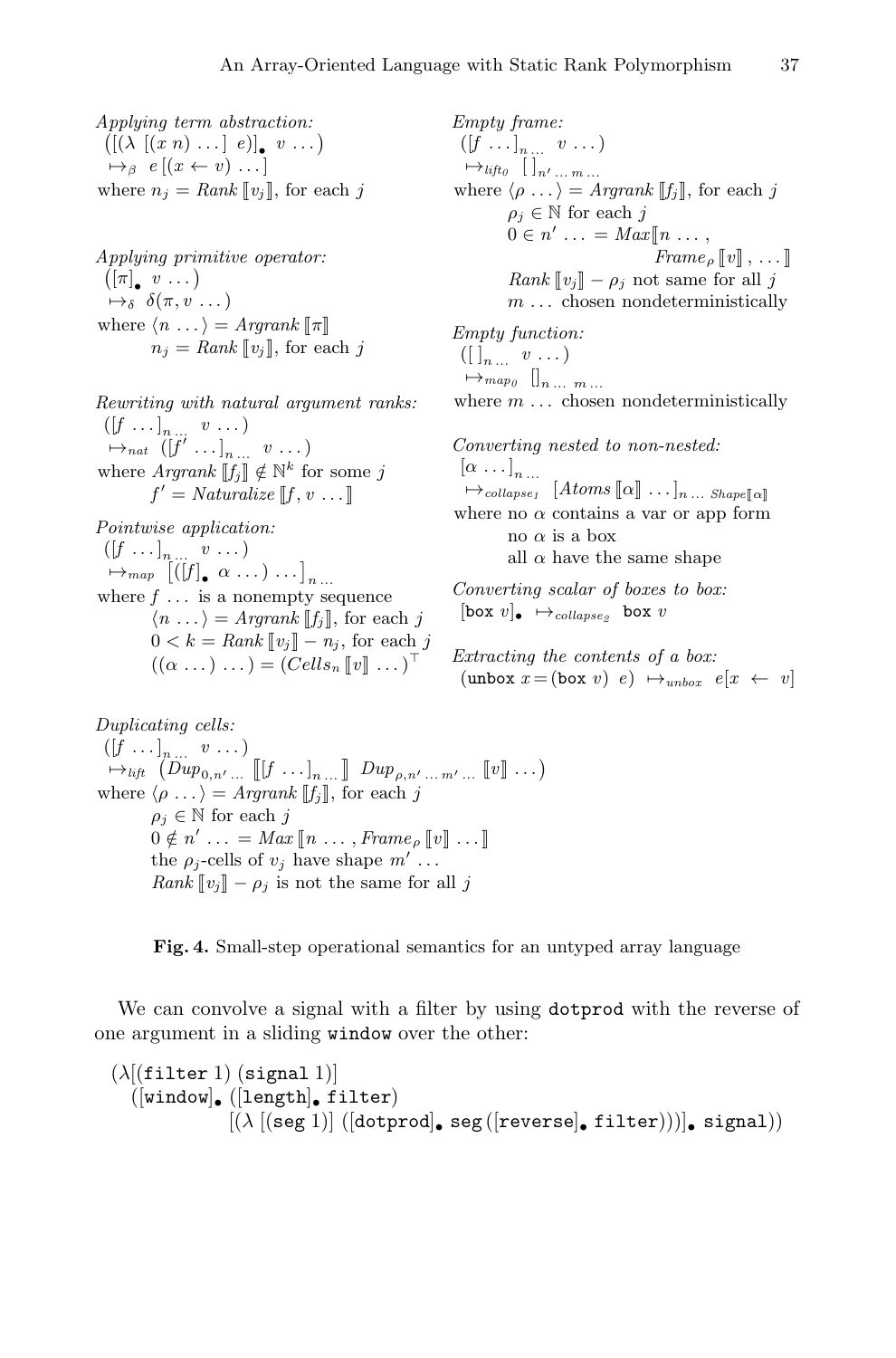$Rank: Val \rightarrow \mathbb{N}$  $Rank \left[\left[l \ldots \right]_n \ldots \right] = length(n \ldots)$  $A \nmark : \n[Fun \rightarrow Rank^\*](#fnm)$  $Argrank \left[ (\lambda \left[ (x \rho) \ldots \right] e) \right] = \rho \ldots$  $Naturalize: Fun \times Val^* \rightarrow Fun$  $\textit{Naturalize} \left[ (\lambda \left[ (x \rho) \ldots \right] e), v \ldots \right]$  $= (\lambda \left[ (x \ n) \dots \right] e)$ where  $n_i = \rho_i$  if  $\rho_i \in \mathbb{N}$  $n_i = Rank \llbracket v_i \rrbracket + \rho_i \text{ if } -\rho_i \in \mathbb{N}$  $n_i = Rank \llbracket v_i \rrbracket$  if  $\rho_i = \infty$ *Frame* : *Rank*  $\times$  *Val*  $\rightarrow$   $\mathbb{N}^*$ *Frame*<sub>ρ</sub>  $[[l \dots]_{m...n}$  ...  $] = (m \dots)$ where  $\text{length}(n \dots) = \rho$  $Max: N^{**} \rightarrow N^*$  $Max[[n \dots]] = n \dots$  $Max \left[ (n_0 \ldots), (n_1 \ldots) \ldots, (n_m \ldots) \right]$  $=(n_0 \ldots)$ if  $Max \left[ (n_1 \ldots) \ldots, (n_m \ldots) \right] \subseteq (n_0 \ldots)$  $= Max \left[ (n_1 \ldots) \ldots, (n_m \ldots) \right]$ if  $(n_0 \dots) \sqsubseteq (n_1 \dots)$  $Dup: Rank \times \mathbb{N}^* \times Val \rightarrow Val$  $Dup_{\rho, n}$  ...  $m$  ...  $[[l \dots]_{d}$  ...  $]]$  $=[(l' \dots)^k \dots]_{n \dots m}$ where  $length(m \dots) = \rho$  $k = \prod_{j=1}^p n_j$  $((l' \dots) \dots) = Cells_{\rho} [[l \dots]_{d \dots}]$  $Cells : \mathbb{N} \times Val \rightarrow Val^*$  $Cells_n[[l_1 \ldots l_m l_{m+1} \ldots l_{2m} \ldots l_{p-m+1} \ldots l_p]_{c \ldots d \ldots}]$  $=[l_1 \ldots l_m]_d \ldots [l_{m+1} \ldots l_{2m}]_d \ldots \ldots [l_{p-m+1} \ldots l_p]_d \ldots$ where  $length(d...)=n$ 



Iverson included many composition forms and operators. However,  $\lambda$  allows the programmer or library implementor to define them. A simple compose operator for two unary functions can be defined as:

$$
(\lambda \left[ (\mathtt{f} \ 0)(\mathtt{g} \ 0) \right] \left[ (\lambda \left[ (\mathtt{x} \ \infty) \right] (\mathtt{f} \ (\mathtt{g} \ \mathtt{x})) \right]_{\bullet})
$$

J's fork form applies two functions (referred to as "tines") to the same input and then applies a third function to their results:

 $(\lambda \left[ (\mathbf{f} \ 0)(\mathbf{g} \ 0)(\mathbf{h} \ 0) \right] \left( \left[ (\lambda \left[ (\mathbf{x} \infty) \right] (\mathbf{f} \ (\mathbf{g} \ \mathbf{x}) (\mathbf{h} \ \mathbf{x})) \right] \right]_{\bullet})$ 

A simple use of fork is computing the arithmetic mean:

<span id="page-11-0"></span> $\prod_{i=1}^n (d_i) = m$ 

 $(\lambda \left[ (\text{xs } 1) \right] ((\left[ \text{fork} \right]_{\bullet} \left[ \text{I} \right]_{\bullet} \left[ \text{sum} \right]_{\bullet} \left[ \text{length} \right]_{\bullet}) \text{ xs})$ 

The fork divides the sum of its input by its length. The outer  $\lambda$  modifies the argument rank of the resulting function, so the function produced by fork is only applied to lists.

J also uses a hook form (based on the **S** combinator) for applying a binary function to an argument and a transformed version of that same argument.

 $(\lambda \left[ (\mathbf{f} \; 0)(\mathbf{g} \; 0) \right] \left( \left[ (\lambda \left[ (\mathbf{x} \; \infty) \right] \; (\mathbf{f} \; \mathbf{x} \; (\mathbf{g} \; \mathbf{x})) \right) \right]_{\bullet})$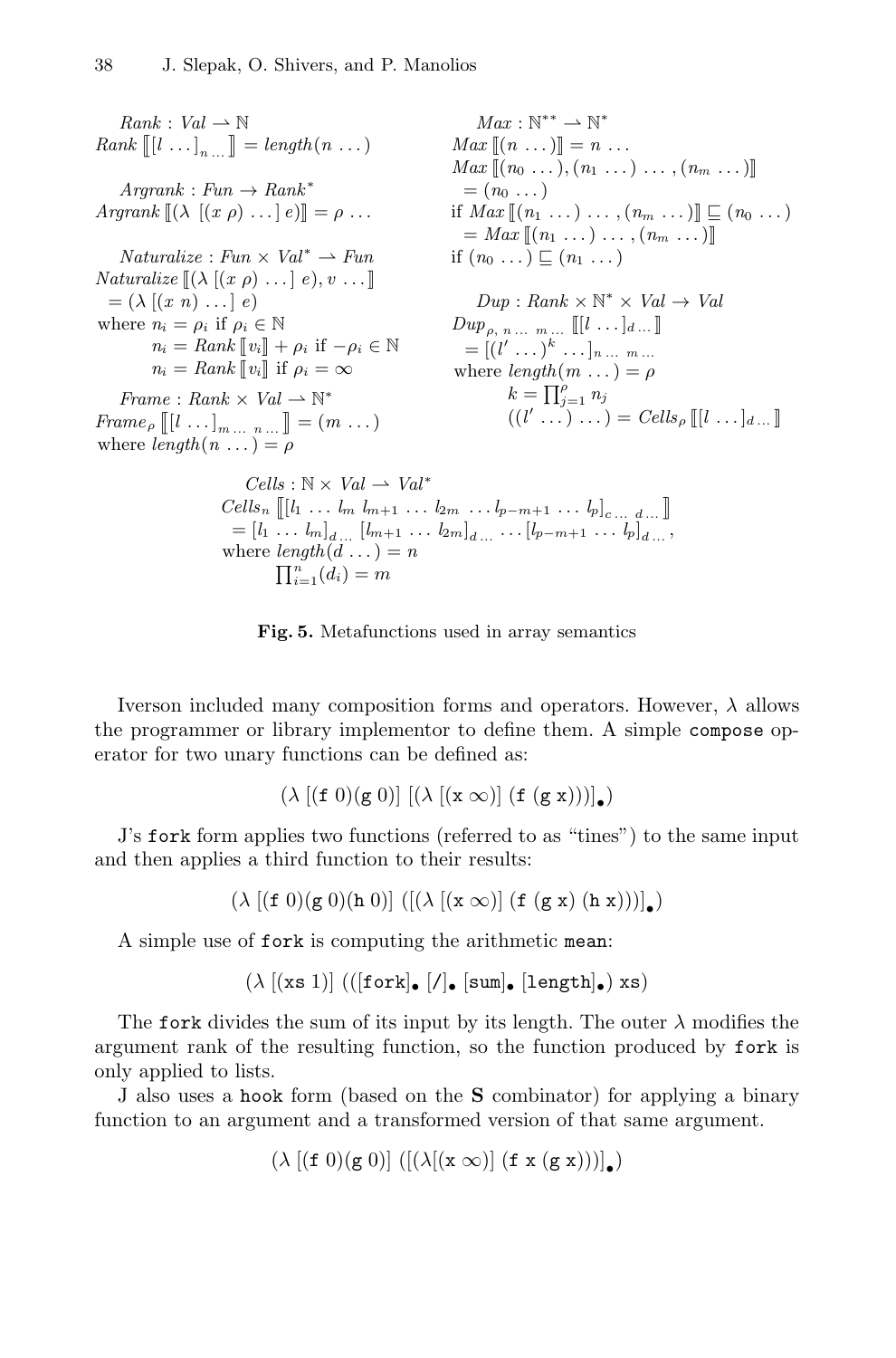Without a general recursion operator, iota can be used as a limited form of the classical unfold, allowing primitive recursion. Using iota to write factorial:

$$
(\lambda [(\texttt{n 0})])
$$
\n
$$
(\texttt{unbox (xs = ([iota], [n]_1)}))
$$
\n
$$
([\texttt{reduce}]_{\bullet} [*]_{\bullet} ([+]_{\bullet} [1]_{\bullet} (\texttt{append }[0]_{1} \texttt{xs})))))
$$

First, the input scalar is wrapped in a singleton vector and passed to iota to produce a boxed vector containing  $[0,\ldots,n-1]$ . If  $n=0$ , this vector is empty, and later operations would have an empty frame, so we append 0. We then add 1 to get a vector containing  $[1, 1, \ldots, n]$ . Reducing by  $*$  gives n!.

We can use iota to evaluate a polynomial at a particular point, which uses arguments of differing rank:

$$
(\lambda [(\text{coeffs 1)} (x 0)]
$$
  
(unbox (i = ([iota]• ([length]• coeffs)))  
([reduce]• [+]• ([\*]• coeffs([^]• x i))))

We can also construct an iteration space with reshape, which is convenient if we only need a single atom duplicated many times. The following repeat operator uses compose iterated over a vector containing a single duplicated atom to produce a function which applies that atom a given number of times.

$$
(\lambda [(\mathbf{f} \infty) (n 0)]
$$
  
(unbox (fs = ([reshape]• [n]1 f))  
([reduce]• [composite]• ([append]• [id]• fs))))

Bounded looping with repeat can be used for finding the transitive closure of an adjacency matrix. This example uses two additional functions which can be defined in terms of  $\lambda$ . The dup function transforms a binary function into a unary one which duplicates its argument and passes two copies to the underlying binary function. We also use compose', a variation on the compose function defined above which produces a binary function, passing two arguments of ranks 1 and  $\infty$  to its second input function and the result to its first input function.

(λ [(adj 2)] ((repeat (hook or (dup ([compose'] • [(<sup>λ</sup> [(xs <sup>∞</sup>)] (reduce or true xs))]• [(λ [(<sup>x</sup> 1) (<sup>y</sup> <sup>∞</sup>)] (and x y))]•))) (lg (length adj))) adj))

The function constructed by compose' applies and to each row of its first argument (this treats it as a column) and its entire second argument. The result is a rank 3 array whose matrices are combined using or to produce a matrix analogous to the matrix product of the original two arguments. Wrapping this function with dup creates a unary function which transforms a matrix into its "boolean product" with itself. The hook of or and this adjacency matrix transformation is a function which updates an adjacency matrix to allow paths twice as long. Finally, this process is repeated  $(\lg(\text{length} \text{adj})) = log_2(|V|)$  times.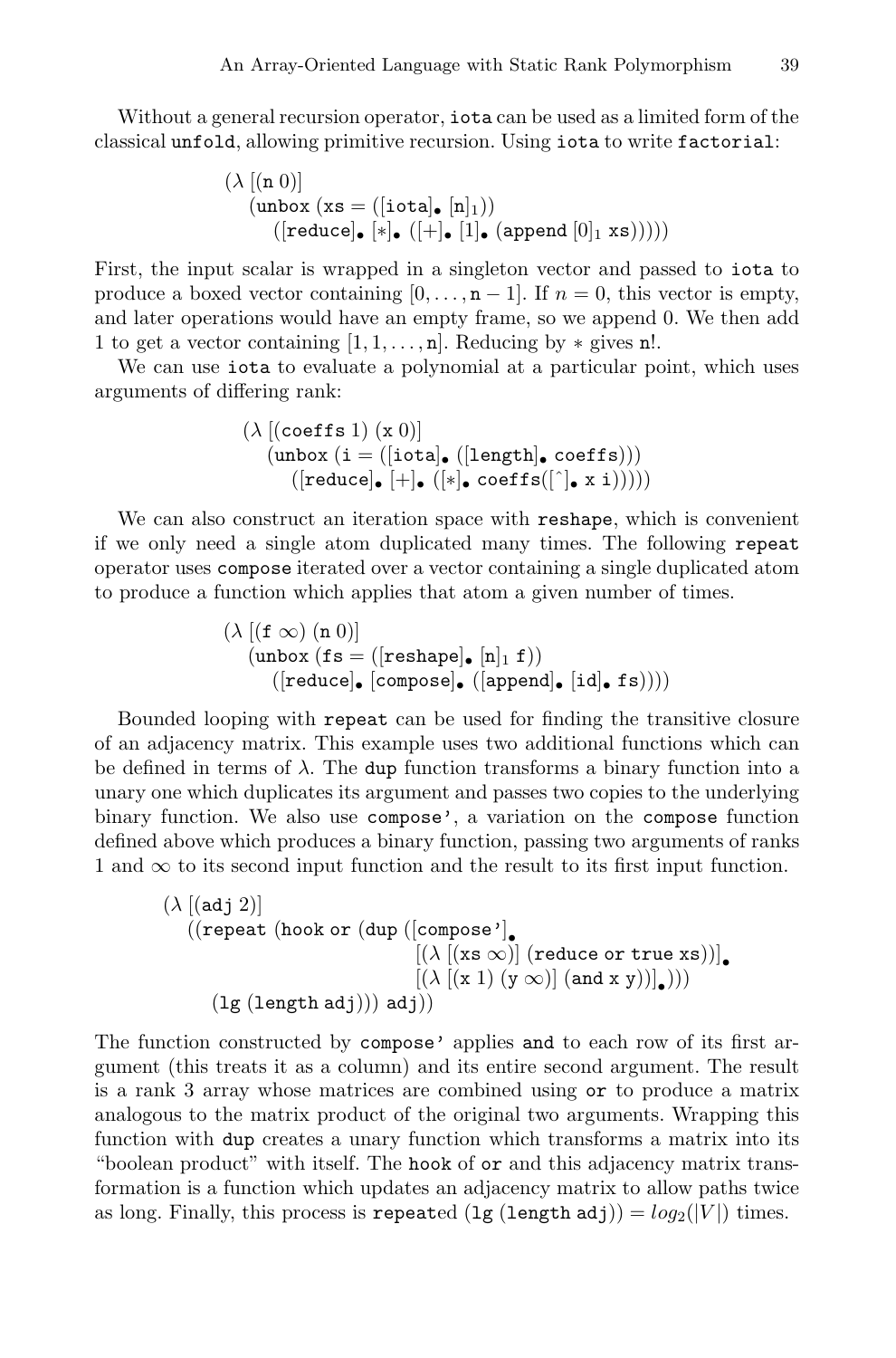# **4 Types for Array-Oriented Programming**

In order to eliminate shape-mismatch errors, our type system must be capable of tracking arrays' shapes. Dependent typing has been used in the past to implement lists whose types specify their lengths via a natural number index. This generalizes to an array type which is indexed by a list of natural numbers to specify its shape. If types can contain arbitrary term expressions, checking whether two types are equivalent can require checking whether two terms are equivalent. In orde[r to](#page-19-11) keep type checking tractable, we use the technique of defining a separate language of type indices, demonstrated by Xi *et al.* in Dependent ML [18]. Separating the term and index languages eliminates the mutual dependence between type checking and evaluation. An index language should be powerful enough to express the desired type properties, but also simple enough that checking index equivalence is tractable. In Dependent ML's case, index equivalence is checked via integer linear programming. The constraint domain associated with our index language also includes lists of natural numbers; this combination of theories is still decidable [12].

## **4.1 Syntax**

Figure 6 gives the syntax for Remora. It includes several new expression and element forms. They are introduction and elimination forms for universal types ( $T\lambda$ ) and  $T-APP$ ), dependent products  $(I\lambda \text{ and } I-APP)$ , and dependent sums (PACK and UNPACK). Dependent sums effectively replace boxes from the untyped language. A type or index abstraction or application form can be used as an element, and it is a valid expressions as long as its underlying element is also a valid expression. Multiple type or index abstraction forms in an array can each be given separate type or index arguments to produce functions of the same type. Remora's arrays can have a type annotation rather than just a shape annotation. This ensures that a concrete type can be determined for an empty array. For non-empty arrays (those of the form  $\lbrack l' \ldots \rbrack$ ), a shape annotation is sufficient, and the type can be reconstructed by inspecting the array elements. It is assumed that similar type annotations for all expression forms [wil](#page-15-0)l be [ge](#page-16-0)nerated in type checking, but these are not included in the regular program syntax.

Types include base types such as Num or Bool [\(](#page-15-0)noted as *B*) and arrays of a given shape and element type (noted as  $A_{\iota}\tau$ ). An index can be a Nat  $(n.b.,$ different from Num), a Shape (noted as  $(S \iota ...)$ ), or the sum of two indices.

## **4.2 Static Semantics**

The typing, kinding, and sorting rules are given in Figures 7 and 8. Types are ascribed to elements (which can themselves be arrays). Rules for base types are straightforward, but an example rule for numbers is given in Figure 7.

The kind judgment is simply a well-formedness check—all well-formed types are of a single kind. K-ARRAY accepts an array type as well-formed if its underlying type is well formed and its index is a Shape. K-Univ binds type variables,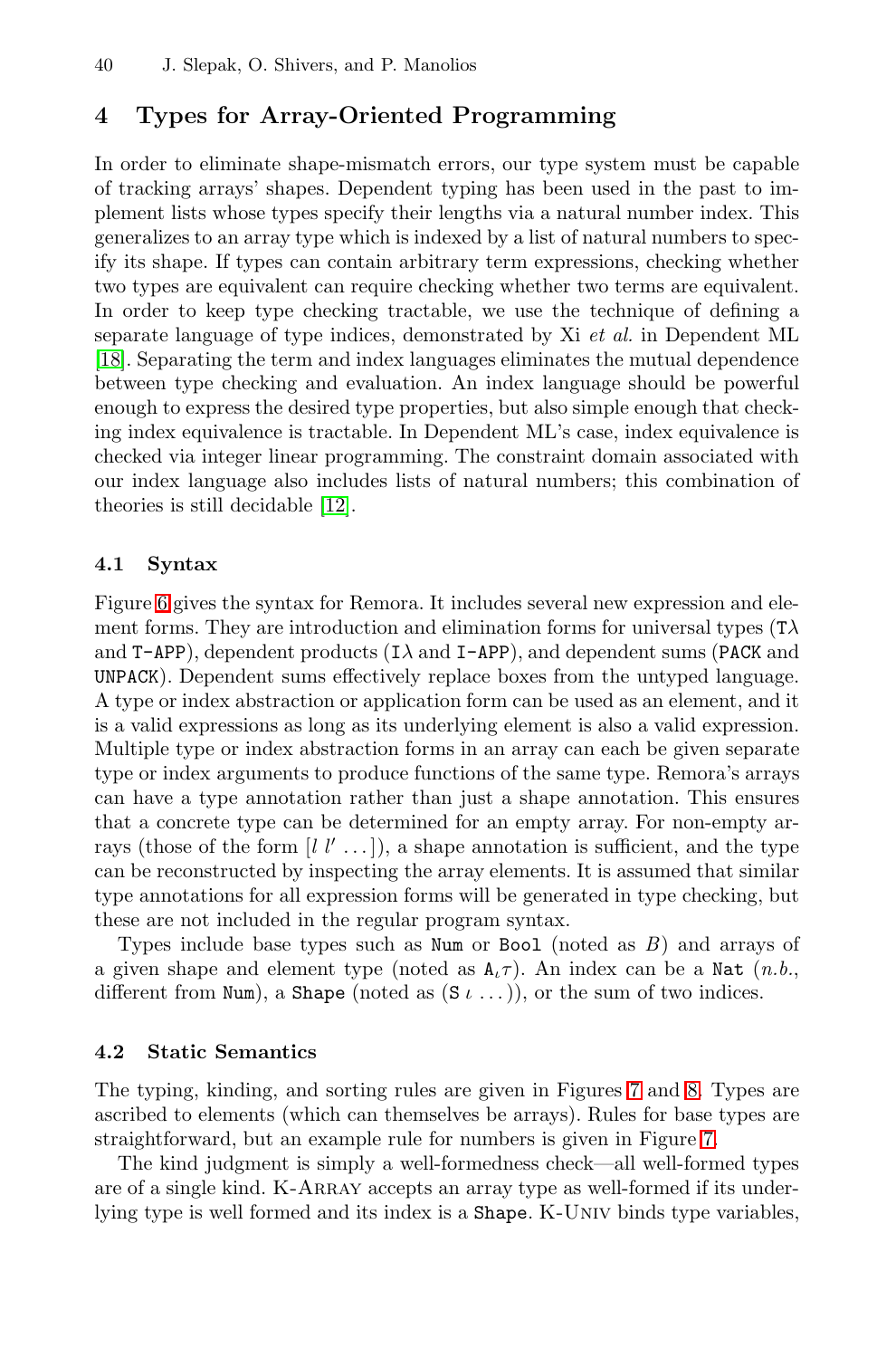*e* ::= α | *x* | (*e e*- ... ) <sup>|</sup> (T<sup>λ</sup> [*<sup>x</sup>* ... ] *<sup>e</sup>*) <sup>|</sup> (T-APP *<sup>e</sup>* τ ... ) *(exressions)* <sup>|</sup> (I<sup>λ</sup> [(*<sup>x</sup>* <sup>γ</sup>) ... ] *<sup>e</sup>*) <sup>|</sup> (I-APP *<sup>e</sup>* ι ... ) <sup>|</sup> (PACK ι ... *<sup>e</sup>*) <sup>τ</sup> <sup>|</sup> (UNPACK (*<sup>x</sup>* ... <sup>|</sup>*y* <sup>=</sup> *<sup>e</sup>*) *<sup>e</sup>*-) α ::= [*l* ... ] <sup>τ</sup> <sup>|</sup> [*l l*- ... ] <sup>ι</sup> *(arrays) <sup>l</sup>* ::= *<sup>b</sup>* <sup>|</sup> *<sup>f</sup>* <sup>|</sup> *<sup>e</sup>* <sup>|</sup> (T<sup>λ</sup> [*<sup>x</sup>* ... ] *<sup>l</sup>*) <sup>|</sup> (T-APP *<sup>l</sup>* τ ... ) <sup>|</sup> (I<sup>λ</sup> [(*<sup>x</sup>* <sup>γ</sup>) ... ] *<sup>l</sup>*) *(array elements)* <sup>|</sup> (I-APP *<sup>l</sup>* ι ... ) *f* ::= π | (λ [(*x* τ) ... ] *e*) *(functions)* τ,σ ::= *<sup>B</sup>* <sup>|</sup> *<sup>x</sup>* <sup>|</sup> <sup>A</sup>ι<sup>τ</sup> <sup>|</sup> (τ ... <sup>→</sup> <sup>σ</sup>) <sup>|</sup> (<sup>∀</sup> [*<sup>x</sup>* ... ] <sup>τ</sup>) <sup>|</sup> (<sup>Π</sup> [(*<sup>x</sup>* <sup>γ</sup>) ... ] <sup>τ</sup>) *(types)* | (Σ [(*x* γ) ... ] τ) ι, κ ::= *<sup>n</sup>* <sup>|</sup> *<sup>x</sup>* <sup>|</sup> (<sup>S</sup> ι ... ) <sup>|</sup> (+ ι κ) *(indices)* <sup>γ</sup> ::= Nat <sup>|</sup> Shape *(index sorts) <sup>z</sup>* <sup>∈</sup> <sup>Z</sup> *(numbers) <sup>n</sup>*, *<sup>m</sup>* <sup>∈</sup> <sup>N</sup> *v* ::= [*b* ... ] τ | [*f* ... ] τ <sup>|</sup> *<sup>b</sup>* <sup>|</sup> *<sup>f</sup>* <sup>|</sup> (T<sup>λ</sup> [*<sup>x</sup>* ... ] *<sup>l</sup>*) <sup>|</sup> (I<sup>λ</sup> [(*<sup>x</sup>* <sup>γ</sup>) ... ] *<sup>l</sup>*) *(value forms)* <sup>|</sup> (PACK ι ... *<sup>v</sup>* ) <sup>|</sup> [(PACK ι ... *<sup>v</sup>* ) ... ] <sup>A</sup>(<sup>S</sup> *m n ...* )<sup>τ</sup> E ::= - | (*v* ... E *e* ... ) | [*v* ... E *l* ... ] <sup>τ</sup> <sup>|</sup> (T-APP E τ ... ) *(evaluation contexts)* <sup>|</sup> (I-APP E ι ... ) <sup>|</sup> (PACK ι ... E) <sup>τ</sup> <sup>|</sup> (UNPACK (*<sup>x</sup>* ... <sup>|</sup>*y* <sup>=</sup> <sup>E</sup>) *<sup>e</sup>*) Γ ::= · | Γ, (*x* : τ) *(type environments)* Δ ::= · | Δ, *x (kind environments)* Θ ::= · | Θ, (*x* :: γ) *(sort environments)*

**Fig. 6.** Syntax for Remora

and K-DProd and K-DSum bind index variables at specific sorts. A variable introduced in a universal type is only allowed to stand for a non-array type. This is necessary in order to express polymorphic input types like "any scalar,"  $A_{(S)}t$ (with t bound by some  $\forall$ ). Otherwise,  $A_{(S)}$ t could describe any array type.

S-Shape requires that a shape be built from Nats. Constructing an index with  $+$  requires that the summands be Nats, and the result will also be a Nat.

T-App must identify the frame associated with an application form, which requires identifying the frames associated with the individual terms in the application form. Recall that for a *map* reduction, the frames of every term in the application must be the same, and for a *lift* reduction, there must be one frame which is prefixed by every other frame. Once every term's frame has been determined, the next step is to find the largest frame, with the order given by  $x \sqsubseteq y$  iff x is a prefix of y. This will be the frame into which the results of the lifted function will be assembled. If the set of frames has no maximum, then the function application term is ill-typed.

The type equivalence relation ≅ is a congruence based on relating nested array types and non-nested array types. An array of type  $A_{(S, m ...)}(A_{(S, n ...)}\tau)$  is equivalent to an array of type  $A_{(S, m... n...)}\tau$ . This is the transformation which will be made by a *collapse* step at run time and suggests that the fully-collapsed version of a type is its canonical form. The reverse is analogous to breaking an array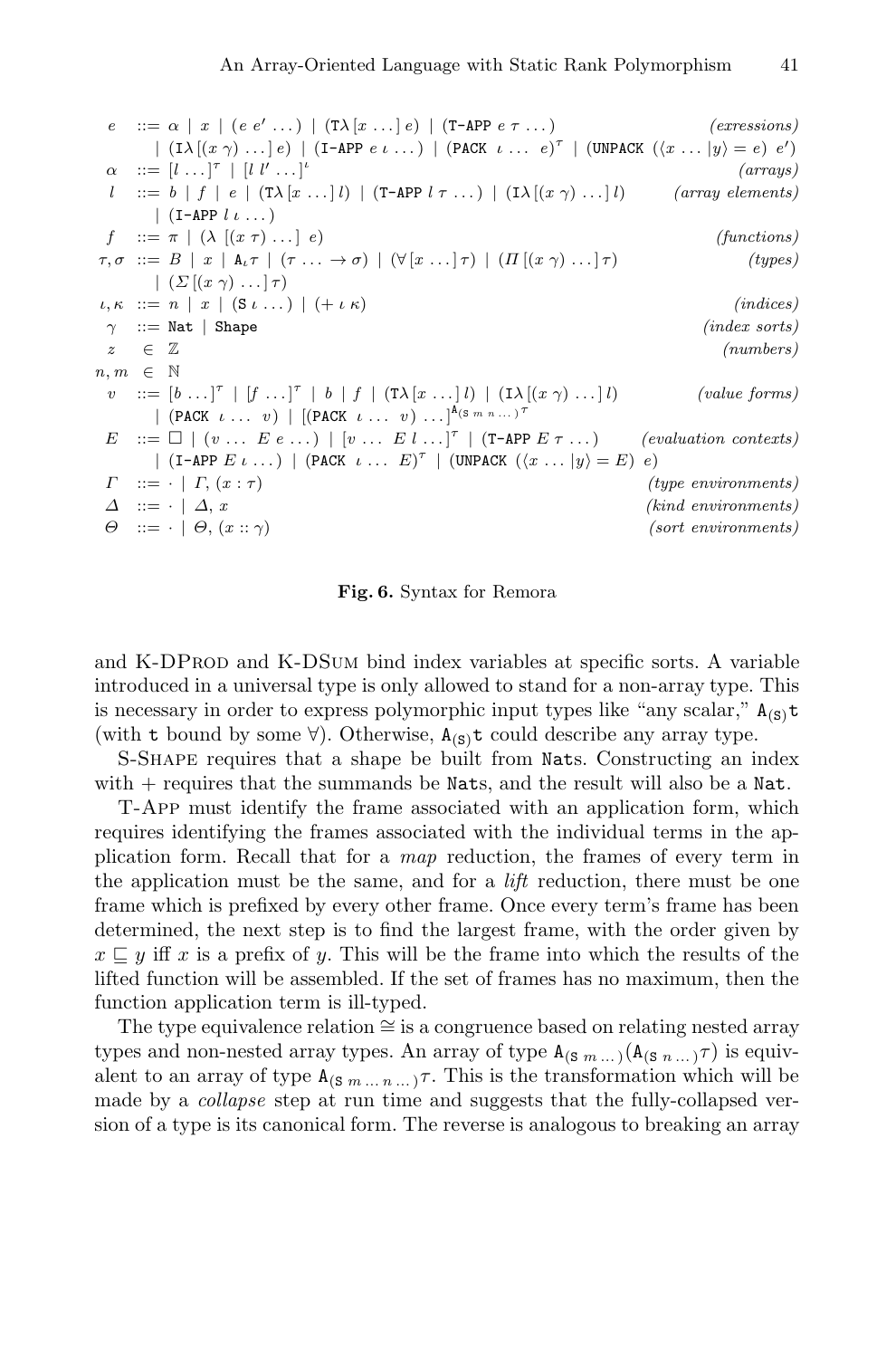| $\varGamma;\varDelta;\varTheta\vdash l:\tau$                                                                                                                                                                                                                                                                                                                                                                                                                                              |
|-------------------------------------------------------------------------------------------------------------------------------------------------------------------------------------------------------------------------------------------------------------------------------------------------------------------------------------------------------------------------------------------------------------------------------------------------------------------------------------------|
| $\frac{(x:\tau) \in \Gamma}{\Gamma; \Delta; \Theta \vdash x : \tau}$ (T-VAR)<br>$(T-NUM)$<br>$\overline{\varGamma;\varDelta;\varTheta\vdash num:\texttt{Num}}$                                                                                                                                                                                                                                                                                                                            |
| $\Gamma; \Delta; \Theta \vdash l_i : \tau$ for each $l_i \in l \dots$<br>Product $[\![ n \dots ]\!] = Length [\![ elt \dots ]\!]$<br>$\Gamma; \Delta; \Theta \vdash [l \dots ]^{A_{(S\ n \dots )}}$ $\tau$ : $A_{(S\ n \dots )}\tau$<br>$\frac{\tau \cong \sigma \qquad \Gamma; \Delta; \Theta \vdash l : \tau}{\Gamma; \Delta; \Theta \vdash l : \sigma}$<br>$(T$ -Equiv)<br>$(T-ARRAY)$                                                                                                 |
| $\Gamma: \Delta; \Theta \vdash e : A_{\iota}(\sigma \ldots \rightarrow \tau)$<br>$\Gamma; \Delta; \Theta \vdash e'_i : \mathbf{A}_{\kappa_i} \sigma_j$ for each j<br>$\iota' = Max \llbracket \iota, \kappa \dots \rrbracket$<br>$\Gamma; \Delta; \Theta \vdash (e e' \dots) : A_{\iota'} \tau$<br>$\frac{\Gamma,(x:\tau)\ldots;\Delta;\Theta\vdash e:\sigma}{\Gamma;\Delta;\Theta\vdash (\lambda[(x\,\tau)\ldots]\,e):}$<br>$(T-ABST)$<br>$(T-APP)$<br>$(\tau \dots \rightarrow \sigma)$ |
| $\Gamma: \Delta: \Theta \vdash l : (\forall [x \dots] \sigma)$<br>$\Delta; \Theta \vdash \tau_j$ for each j<br>no $\tau_j$ is an array type<br>$\Gamma; \Delta; \Theta \vdash (\texttt{T-APP } l \tau \dots)$ :<br>$\frac{\Gamma;\Delta,x\ldots;\Theta\vdash e:\tau}{\Gamma;\Delta;\Theta\vdash(\mathtt{T}\lambda~[x\ldots]~e):}$<br>$(T-TABST)$<br>$(T-TAPP)$<br>$\sigma[(x \leftarrow_t \tau) \dots]$<br>$(\forall [x \dots \n\tau]$                                                    |
| $\Gamma$ ; $\Delta$ ; $\Theta$ $\vdash$ $e$ : $(\Pi$ $[(x \ \gamma) \dots \ \tau)$<br>$\frac{\Gamma; \Delta; \Theta \vdash \iota_j :: \gamma_j \quad \text{for each } j}{\Gamma; \Delta; \Theta \vdash (\text{I-APP } e \iota \dots ) :}$<br>$\frac{\Gamma;\Delta;\Theta,(x::\gamma) \vdash e:\tau}{\Gamma;\Delta;\Theta \vdash (\mathbf{I}\lambda \;[(x)] \;e):}$<br>$(T-IABST)$<br>$(T-IAPP)$<br>$(\Pi[(x \gamma) \dots] \tau)$<br>$\tau$ [ $(x \leftarrow_i \iota) \dots$ ]            |
| $\Gamma: \Delta; \Theta \vdash e : \tau [(x \leftarrow \iota) \dots]$<br>$\frac{\Gamma; \Delta; \Theta \vdash \iota_j : : \gamma_j \quad \text{for each } j}{\Gamma; \Delta; \Theta \vdash (\texttt{PACK } \iota \ldots e) : (\Sigma[(x \gamma) \ldots \tau)]}$<br>$(T-PACK)$                                                                                                                                                                                                             |
| $\Gamma: \Delta; \Theta \vdash e : (\Sigma \left[ (x \gamma) \dots \right] \sigma)$<br>$\Gamma, y : \sigma, \Delta, \Theta, (x : \gamma) \ldots \vdash e' : \tau$<br>$\Delta: \Theta \vdash \tau$<br>$(T$ -UNPACK)<br>$\varGamma;\varDelta;\varTheta \vdash \big(\texttt{UNPACK}\ (\langle \overline{x\ \ldots\   y}\rangle = e)\ e'\big):\tau$                                                                                                                                           |

<span id="page-15-0"></span>**Fig. 7.** Type judgment for Remora

into its cells. This type equivalence allows us to express restrictions on a part of a function argument's shape. For example, append has type:

$$
\forall [t]\ \textit{II}\ [\texttt{(m Nat)} (\texttt{n Nat})(\texttt{d Shape})] \\ \big(\texttt{A}_{(\texttt{S m})}\ (\texttt{A}_\texttt{d}\ \texttt{t})\big)\ (\texttt{A}_{(\texttt{S n})}\ (\texttt{A}_\texttt{d}\ \texttt{t})\big) \rightarrow \big(\texttt{A}_{(\texttt{S (+ m n)})}\ (\texttt{A}_\texttt{d}\ \texttt{t})\big)
$$

In the untyped language, append has argument rank  $\infty$ , but it still requires its arguments to have the same shape except for their first dimensions. Any two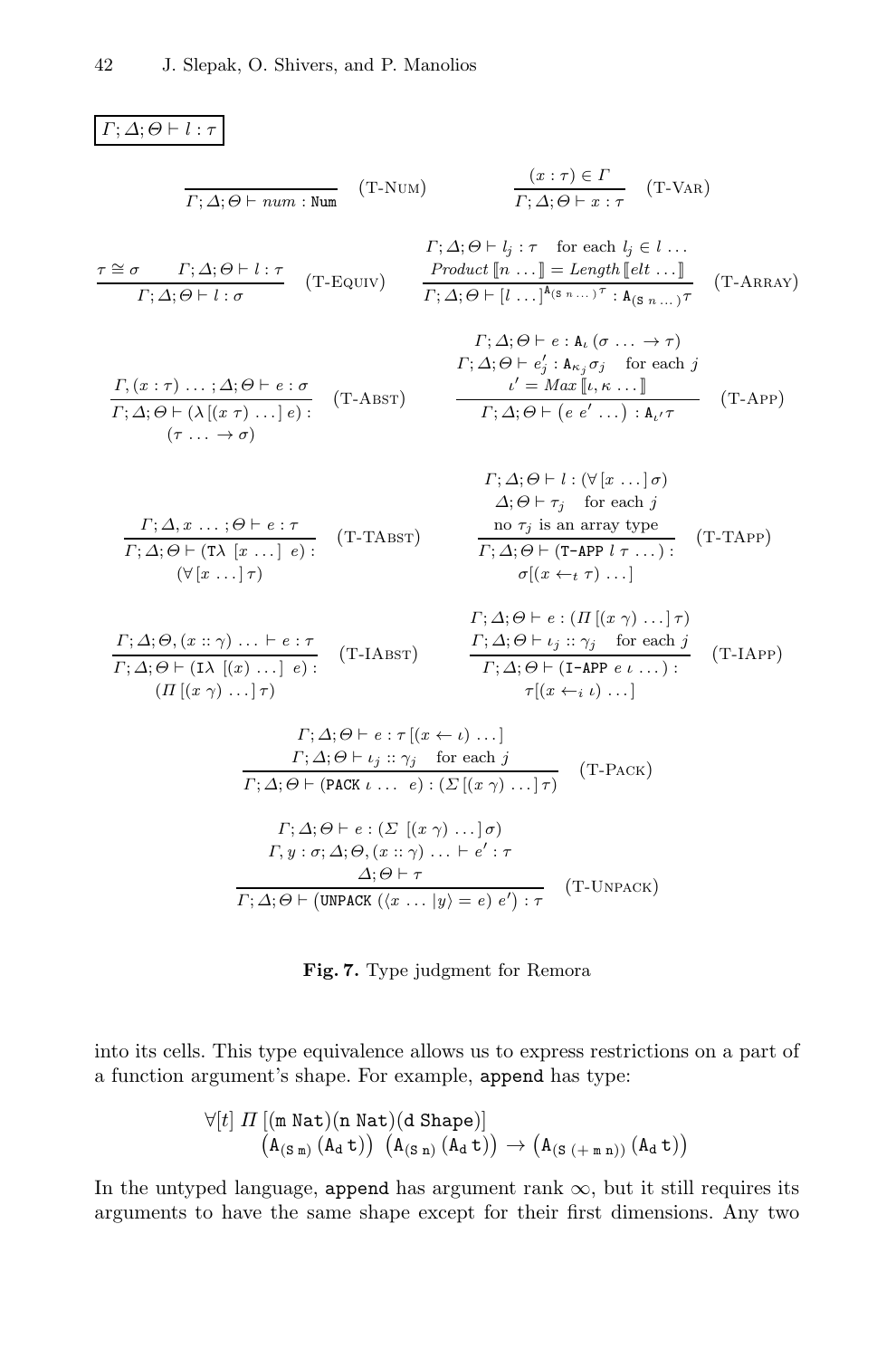<span id="page-16-0"></span>
$$
\begin{array}{ccccccccc}\n\boxed{\Delta;\Theta\vdash\tau} & & & & & & \Delta;\Theta\vdash\tau \\
\hline\n\frac{\Delta;\Theta\vdash B}{\Delta;\Theta\vdash B} & & & & \frac{x\in\Delta}{\Delta;\Theta\vdash x} & & & \frac{\Theta\vdash\iota::\text{Shape}}{\Delta;\Theta\vdash\mathsf{A}_{\iota}\tau} & & & & \\
\frac{\Delta;\Theta\vdash\tau_{j}\text{ for each }j & & & \Delta;\Theta\vdash\sigma}{\Delta;\Theta\vdash(\tau\ldots\to\sigma)} & & & & \frac{\Delta;\Theta,(x::\gamma)\ldots\vdash\tau}{\Delta;\Theta\vdash(\Pi\left[(x\,\gamma)\ldots]\,\tau)} & & & & \\
& & & & & \frac{\Delta;\Theta,(x::\gamma)\ldots\vdash\tau}{\Delta;\Theta\vdash(\Sigma\left[(x\,\gamma)\ldots]\,\tau)} & & & & & \frac{\Delta,x\ldots\vdash\Theta\vdash\tau}{\Delta;\Theta\vdash(\forall\left[x\ldots]\,\tau\right)} & & & \\
& & & & & & \frac{\Theta\vdash\iota::\Theta}{\Theta\vdash\iota::\gamma} & & & \\
& & & & & & \frac{\theta\vdash\iota::\text{Nat} & & & \\
\hline\n& & & & & & \frac{\theta\vdash\iota:\text{Nat} & & \theta\vdash\iota:\text{Nat} & & \\
& & & & & & \theta\vdash(\forall\left[x\ldots\right]\,\tau\end{array}) & & & & \\
& & & & & \frac{\theta\vdash\iota:\text{Nat} & & \theta\vdash\iota:\text{Nat} & & \theta\vdash\iota:\text{Nat} & & \\
& & & & & \theta\vdash(\forall\left[x\ldots\right):\text{Data} & & \\
& & & & & \theta\vdash(\forall\left[x\ldots\right):\text{Nat} & & \\
& & & & & & \theta\vdash(\forall\left[x\ldots\right):\text{Nat} & & \\
& & & & & & \theta\vdash(\forall\left[x\ldots\right):\text{Nat} & & \\
& & & & & & \theta\vdash(\forall\left[x\ldots\right):\text{Nat} & & \\
& & & & & & \theta\vdash(\forall\left[x\ldots\right]:\text{Nat} & & \\
& & & & & & & \theta\vdash(\forall\left[x\ldots\right]:\text{Nat} & & \\
& & & & & & & \theta\vdash(\forall\left[x\ldots\right]:\text{Nat} & & \\
& & & & & & & \
$$

**Fig. 8.** [K](#page-17-0)ind and index sort judgments for Remora

array types which have the same atom type and whose shapes differ only in the first dimension can be described using append's argument types.

#### **4.3 Dynamic Semantics**

The reduction relation is given in Figure 9. It assumes every expression has been annotated with its type (most of these type annotations can be generated mechanically). This run time type information is needed to determine the correct output cell shape for a function application with an empty frame, so type annotations are kept up to date during reduction (they subsume the untyped language's shape tags). We use  $x[(y \leftarrow_e z) \dots], x[(y \leftarrow_t z) \dots],$  and  $x[(y \leftarrow_i z) \dots]$  for substitution of term, type, and index variables respectively. The untyped language's box and nonscalar array of boxes value forms are replaced with analogous sum and nonscalar array of sums. We replace the evaluation contexts for box and unbox with analogous contexts for PACK and UNPACK.

Remora's β, δ, and *collapse* rules are essentially unchanged from the untyped language, so they are not repeated. The implicit lifting is now type-directed, instead of rank-directed. Types include enough information to determine the correct cell shape for any application form, solving the empty-frame dilemma from 3.2 and eliminating the nondeterminism.

 $T\beta$  and  $I\beta$  substitute types and indices for the appropriate type and index variables. This substitution must be applied to both the body of the type or index abstraction as well as to its type annotation. Explicit type and index application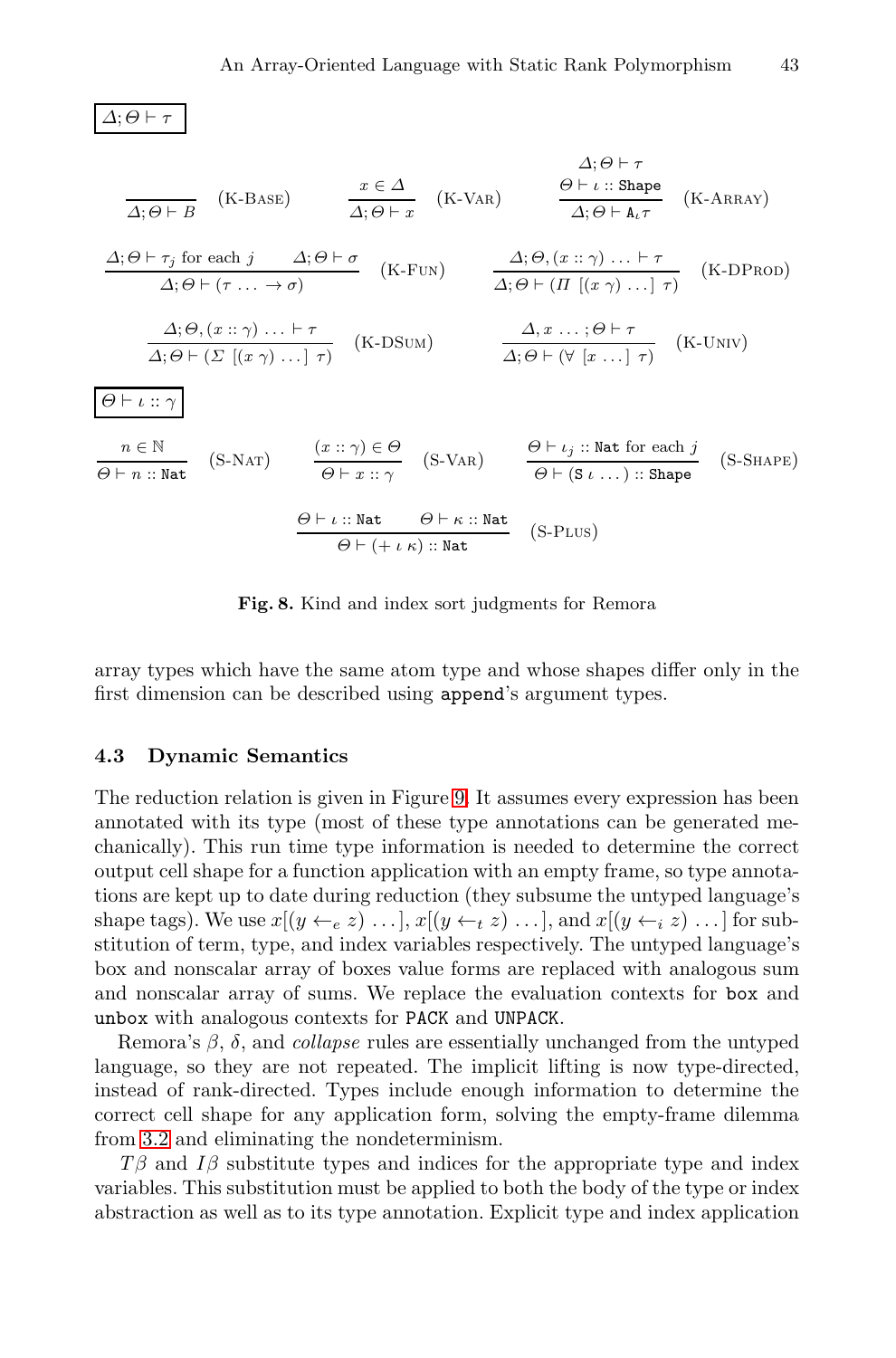<span id="page-17-0"></span>*Pointwise application:*  $\left(\left[f \ldots \right]^{\mathsf{A}} (\mathsf{s} \; n_f \ldots )^{\mathsf{A}} (\mathsf{s} \; n_a \ldots )^{\tau} \cdots \rightarrow \tau' \right) \; v^{\mathsf{A}} (\mathsf{s} \; n_f \ldots n_a \ldots )^{\tau} \ldots \bigg)^{\mathsf{A}} (\mathsf{s} \; n_f \ldots n_c \ldots )^{\tau'}$  $\mapsto$ *map*  $\left[\left(\left[f\right]^{A_{(s)}(A_{(s n_a \dots)} \tau \dots \to \tau')}\right] \alpha^{A_{(s n_a \dots)} \tau} \dots \right]^{\tau'} \dots \right]^{A_{(s n_f \dots)} \tau'}$ where  $\rho = \text{length}(n_f \dots) > 0$  $((\alpha \dots) \dots) = ((Cells_{\rho} [v]) \dots)^{\dagger}$ *Duplicating cells:*  $\left(f \ldots\right)^{\mathbf{A}}$ (S *m* ... ) (A<sub>(S *n* ... )</sub>  $\tau$  ...  $\rightarrow \tau'$ )  $v^{\mathbf{A}}$ (S *m'* ... )<sup> $\tau$ </sup> ... )<sup> $\sigma$ </sup>  $\mapsto$ *lift*  $\left(Dup_{(A_{(S n ...)}\tau ... \rightarrow \tau')}, \ell \left[\!\left[\!\left[f \dots\right]\!\right]\!\right] \cdot Dup_{A_{(S m' ...)}\tau, \ell} \left[\!\left[\!\left[v\right]\!\right] \dots\right]^\sigma$ where  $(m \dots), (m' \dots) \dots$  not all equal  $\iota = Max \left[ (m \dots), (m' \dots) \dots \right]$ *Applying a type abstraction:*  $\left(T-\text{APP } (\text{TA} [x \dots] e^{\tau})^{(\forall [x \dots] \tau)} \sigma \dots \right)^{\tau[(x \leftarrow t \sigma) \dots]} \mapsto_{T\beta} e^{\tau} [(x \leftarrow_t \sigma) \dots]$ *Applying an index abstraction:*  $\left(\text{I-APP} \left(\text{I} \lambda \left[(x \ \gamma) \dots \right] e^{\tau} \right)^{\left(\Pi \left[(x \ \gamma) \dots \right] \tau\right)} \iota \dots \right)^{\tau \left[(x \leftarrow i \ \iota) \dots \right]} \mapsto_{I \beta} e^{\tau} \left[(x \ \leftarrow_i \iota) \dots \right]$ *Projecting from a dependent sum:*  $\left(\text{UNPACK }\left(\langle x \ldots | y \rangle = (\text{PACK } \iota \ldots v^{\tau})^{\tau'}\right) e^{\sigma}\right)^{\sigma} \mapsto_{proj} e^{\sigma} \left[(x \leftarrow_{i} \iota) \ldots (y \leftarrow_{e} v)\right]$ 

**Fig. 9.** Small-step operational semantics for Remora

effectively replace *naturalize* steps from the untyped language. Finally, *project* substitutes a dependent sum's witnesses and contents in the body expression.

The sample programs given in section 3.3 are straightforward to express in Remora. The translation involves adding type and index abstractions and applications and replacing rank annotations with type annotations.

## **4.4 Type Soundness**

We expect a type system which ascribes shapes to arrays to only ascribe shapes that the arrays will actually have once computed.

**Theorem 1 (Type soundness).** *If*  $\vdash$  *l* :  $\tau$ *, then one of:* 

- $-$  *There is some v such that*  $l \mapsto^* v$
- **–** *l diverges*
- $-$  *There exist some*  $E, π, v \dots$  *such that*  $l \mapsto^* E[((\pi v \dots))]$ *, where*  $\vdash π$  :  $(σ → σ')$  and  $\vdash v : σ \text{ for each } i$  $(\sigma \dots \rightarrow \sigma')$ , and  $\vdash v_i : \sigma_i$  for each i

That is, a well-typed program completes, diverges, or produces an error due to partial primitive operations, such as division by zero.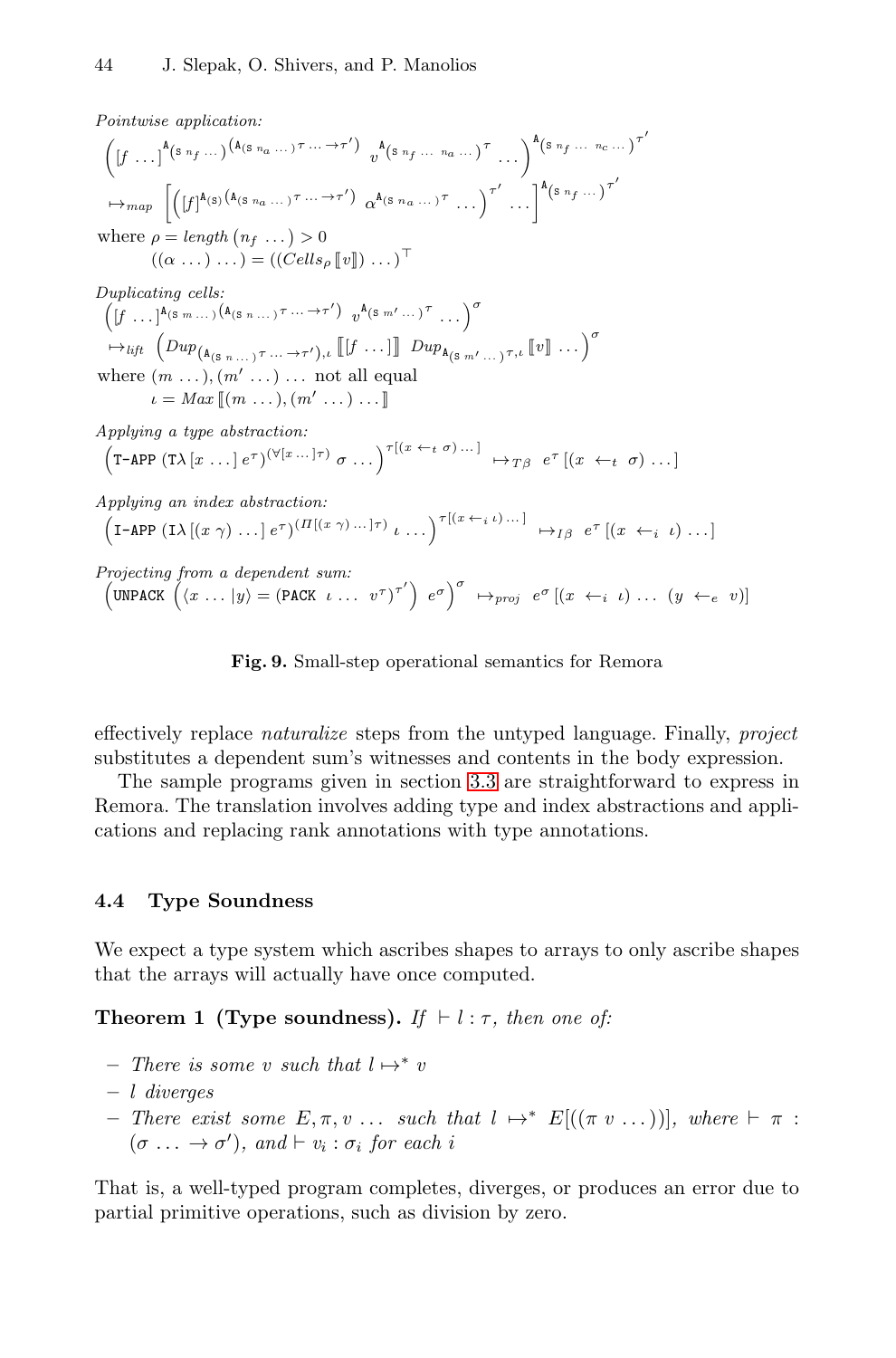## **5 Future Work**

The transition from a core semantics modeled in PLT Redex to a complete programming system requires a more flexible surface language and a compiler. In moving from the untyped core language to Remora, the added code is mostly type and index applications. Type inference would be necessary in order to make a surface language based on Remora practical. An interesting challenge in this setting is that the different type and index arguments can produce different behavior (*e.g.*, reducing an entire matrix versus reducing its 1-cells).

An implementation of Remora could use type information to inform decisions about how to parallelize aggregate operations. With a cost model for analyzing when different cells in an application frame are likely to take significantly different amounts of time, a compiler could choose between statically breaking up a task and leaving the allocation to a work-stealing run-time system.

Stream-like computation is often convenient for tasks such as signal processing, and it could be expressed by generalizing array types to allow an unbounded dimension. Implicit lifting still has a sensible meaning, as do foldl, scan, and window. This would allow us to extend Iverson's rank-polymorphic control mechanism to Turing-equivalent programs requiring while-loop computation (for example, iterating a numeric solver to a given tolerance).

## **6 Conclusion**

<span id="page-18-0"></span>We have given a formal reduction semantics for Iverson's rank polymorphism which addresses several shortcomings of the model. Remora generalizes automatic operator lifting to include first-class functions and MIMD computation. Embedding the core ideas of APL and J in a setting based on  $\lambda$ -calculus combines the expressive power of both models. Our type system rules out errors due to mismatching argument shapes and still gives the programmer enough freedom to write code whose result shape cannot be determined until run time.

# <span id="page-18-4"></span><span id="page-18-3"></span>**References**

- <span id="page-18-1"></span>1. Backus, J.: Can programming be liberated from the von Neumann style?: a functional style and its algebra of programs. Commun. ACM 21(8), 613–641 (1978)
- 2. Blelloch, G.: NESL: A nested data-parallel language (version 3.1). Tech. rep. (1995)
- <span id="page-18-2"></span>3. Blelloch, G., Chatterjee, S., Hardwick, J.C., Sipelstein, J., Zagha, M.: Implementation of a portable nested data-parallel language. Journal of Parallel and Distributed Computing 21, 102–111 (1994)
- 4. Brooks, F.P.: The Design of Design: Essays from a Computer Scientist. Addison-Wesley (2010)
- 5. Chakravarty, M.M.T., Leshchinskiy, R., Peyton Jones, S., Keller, G., Marlow, S.: Data parallel haskell: a status report. In: DAMP 2007: Workshop on Declarative Aspects of Multicore Programming, ACM Press (2007)
- 6. Felleisen, M., Findler, R.B., Flatt, M.: Semantics Engineering with PLT Redex, 1st edn. MIT Press (2009)